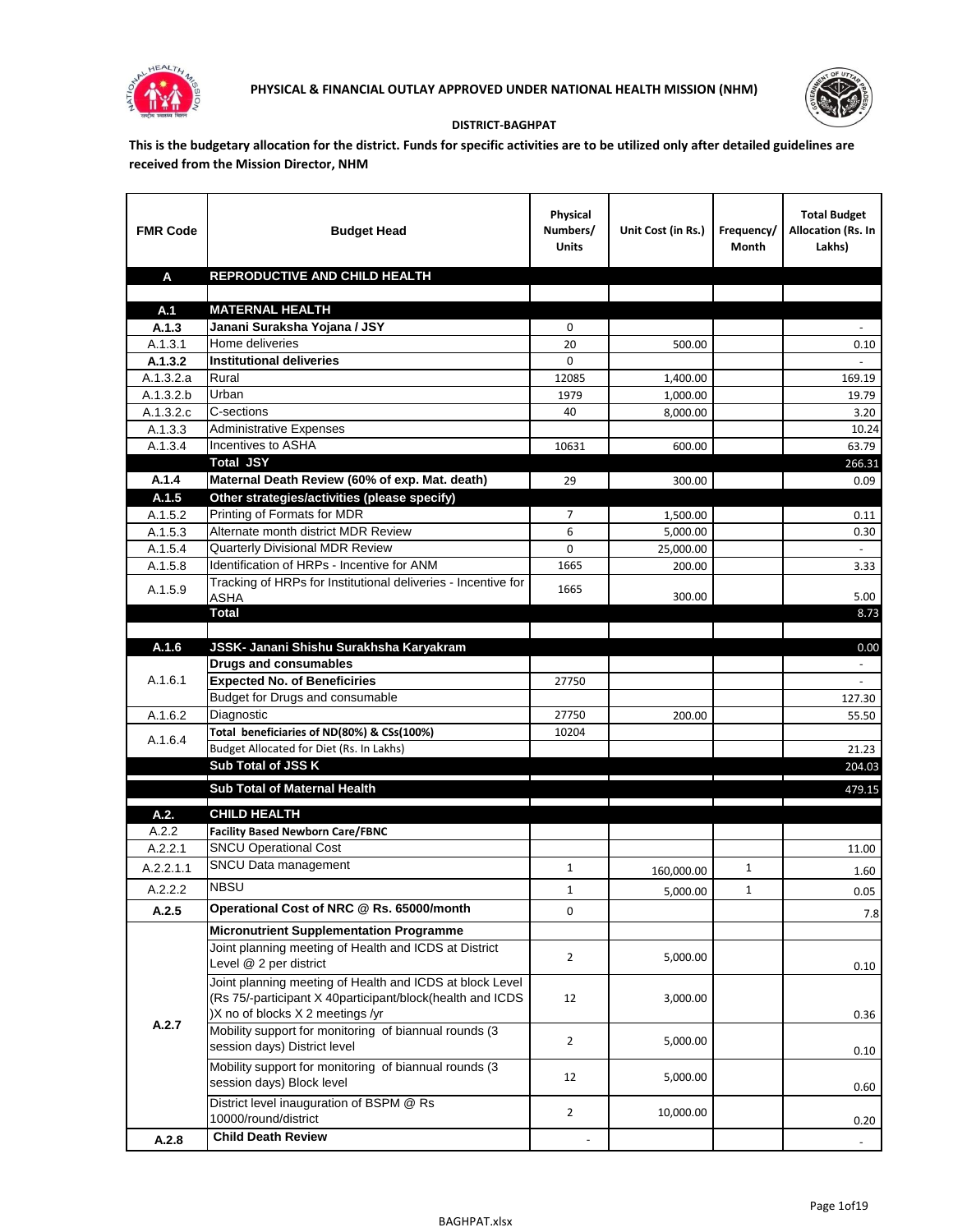| <b>FMR Code</b>    | <b>Budget Head</b>                                                                                                                             | Physical<br>Numbers/<br><b>Units</b> | Unit Cost (in Rs.) | Frequency/<br>Month | <b>Total Budget</b><br><b>Allocation (Rs. In</b><br>Lakhs) |
|--------------------|------------------------------------------------------------------------------------------------------------------------------------------------|--------------------------------------|--------------------|---------------------|------------------------------------------------------------|
|                    | <b>Sub-total Child Health</b>                                                                                                                  |                                      |                    |                     | 21.81                                                      |
|                    |                                                                                                                                                |                                      |                    |                     |                                                            |
| A.3                | <b>FAMILY PLANNING</b>                                                                                                                         |                                      |                    |                     |                                                            |
| A.3.1              | <b>Terminal/Limiting Methods</b>                                                                                                               |                                      |                    |                     |                                                            |
| A.3.1.1<br>A.3.1.2 | Female sterilization camps @ Rs. 3500/camp<br>NSV camps @ Rs. 3500/camp                                                                        | 59<br>$\overline{2}$                 | 3,500.00           |                     | 2.07<br>0.07                                               |
|                    | Budget for Female Interval Sterilization Compensation                                                                                          |                                      | 3,500.00           |                     |                                                            |
| A.3.1.3            | @ Rs.2000/-Per Case in Public Sector-(In Rs.)                                                                                                  | 720                                  | 2,000.00           |                     | 14.40                                                      |
|                    | <b>Budget for Post Partum Female Sterilization</b><br>Compensation @ Rs.3000/-Per Case in Public Sector-(In<br>$Rs.$ )                         | 40                                   | 3,000.00           |                     | 1.20                                                       |
| A.3.1.4            | Budget for Male Sterilization Compensation @ Rs.2700/-<br>Per Case in Public Sector -(In Rs.)                                                  | 150                                  | 2,700.00           |                     | 4.05                                                       |
| A.3.2              | <b>Spacing Methods</b>                                                                                                                         |                                      |                    |                     |                                                            |
| A.3.2.2            | Total Budget Allocated for Compensation for IUCD<br>insertion at health facilities (including fixed day services at<br>SHC and PHC) @ Rs 20/-  | 6612                                 | 20.00              |                     | 1.32                                                       |
| A.3.2.3            | PPIUCD services (Incentive to provider @Rs 150 per<br>PPIUCD insertion)                                                                        | 1600                                 | 150.00             |                     | 2.40                                                       |
|                    | Orientation/Review of ASHA/ANM/AWW for scheme<br>for HDC, ESB, PTK                                                                             |                                      |                    |                     |                                                            |
| A.3.2.5            | <b>District level</b>                                                                                                                          | $\mathbf{1}$                         | 10,000.00          | $\mathbf{1}$        | 0.10                                                       |
|                    | <b>Block level Quarterly</b>                                                                                                                   | 6                                    | 10,000.00          | 4                   | 2.40                                                       |
| A.3.2.6            | Dissemination of FP manuals and guidelines                                                                                                     | $\mathbf{1}$                         | 20,000.00          | 1                   | 0.20                                                       |
| A.3.3              | Budget for POL for Mobility to Surgeons team for FDS<br>Camps @ Rs.1000/camp                                                                   | 59                                   | 1,000.00           |                     | 0.59                                                       |
| A.3.5.1            | Orientaion workshop, QAC meeting at distirct level-<br>Quarterly                                                                               | 1                                    | 2,000.00           | 4                   | 0.08                                                       |
| A.3.5.2            | FP Review Meeting at Divisional level-Quarterly                                                                                                | 0                                    | 20,000.00          | 4                   |                                                            |
| A.3.5.3            | Performance reward                                                                                                                             | $\mathbf{1}$                         | 50,000.00          |                     | 0.50                                                       |
| A.3.5.4            | World Population Day' celebration (such as mobility,<br>IEC activities etc.):                                                                  |                                      |                    |                     |                                                            |
|                    | District level                                                                                                                                 | $\mathbf{1}$                         | 100,000.00         |                     | 1.00                                                       |
|                    | <b>Block Level</b>                                                                                                                             | 6                                    | 10,000.00          |                     | 0.60                                                       |
| A.3.5.5            | Other strategies/activities (such as strengthening<br>fixed day services for IUCD & Sterilisation, etc.)                                       |                                      |                    |                     |                                                            |
|                    | Printing of FP Manuals, Guidelines, etc.                                                                                                       | 0                                    |                    |                     |                                                            |
|                    | Sterilization Register @ Rs.150/Register                                                                                                       | 4                                    | 150.00             |                     | 0.01                                                       |
|                    | IUCD Register @ Rs.150/- Register                                                                                                              | 220                                  | 150.00             |                     | 0.33                                                       |
|                    | PPIUCD Registers @ Rs.150/-Register                                                                                                            | 10                                   | 150.00             |                     | 0.02                                                       |
| A.3.5.5.1          | Injectable Registers @ Rs.150/Register                                                                                                         | 30                                   | 150.00             |                     | 0.05                                                       |
|                    | Counseling Register @ Rs.150/-Register (3 per<br>Counselor)                                                                                    | 3                                    | 150.00             |                     | 0.00                                                       |
|                    | Consent Form , Medical Record CheckIklist, Posoot<br>Operatiive Instructionn Card, Ssterilization Certificate for<br>Sterilization@ Rs 5/-Unit | 4232                                 | 5.00               |                     | 0.21                                                       |
|                    | Enhance Contribution of PRIs and Family members of<br>eligible couples in 75 districts with high unmet need<br>and TFR                         |                                      |                    |                     |                                                            |
| A.3.5.5.2          | District Level NSV Satisfied Client Meet @Rs.20000/-<br><b>District</b>                                                                        | 0                                    | 20,000.00          |                     |                                                            |
|                    | Block Level Panch Sarpanch Sammellan @Rs.10000/-<br><b>Block</b>                                                                               | 0                                    | 10,000.00          |                     |                                                            |
| A.3.5.5.3          | RMNCHA Counsellling Corners @ Rs.35,000/-                                                                                                      | 0                                    | 35,000.00          |                     |                                                            |
|                    | <b>World NSV Week</b>                                                                                                                          |                                      |                    |                     |                                                            |
| A.3.5.5.6          | <b>District level</b>                                                                                                                          | $\mathbf{1}$                         | 25,000.00          |                     | 0.25                                                       |
|                    | <b>Block level</b>                                                                                                                             | 6                                    | 10,000.00          |                     | 0.60                                                       |
|                    | Govt. COT at Divisions level for FP Services                                                                                                   |                                      |                    |                     |                                                            |
|                    | Divisional Govt. COT @ Rs.50000/month for 12 month                                                                                             | 0                                    | 5,000.00           | 12                  |                                                            |
|                    |                                                                                                                                                |                                      |                    |                     |                                                            |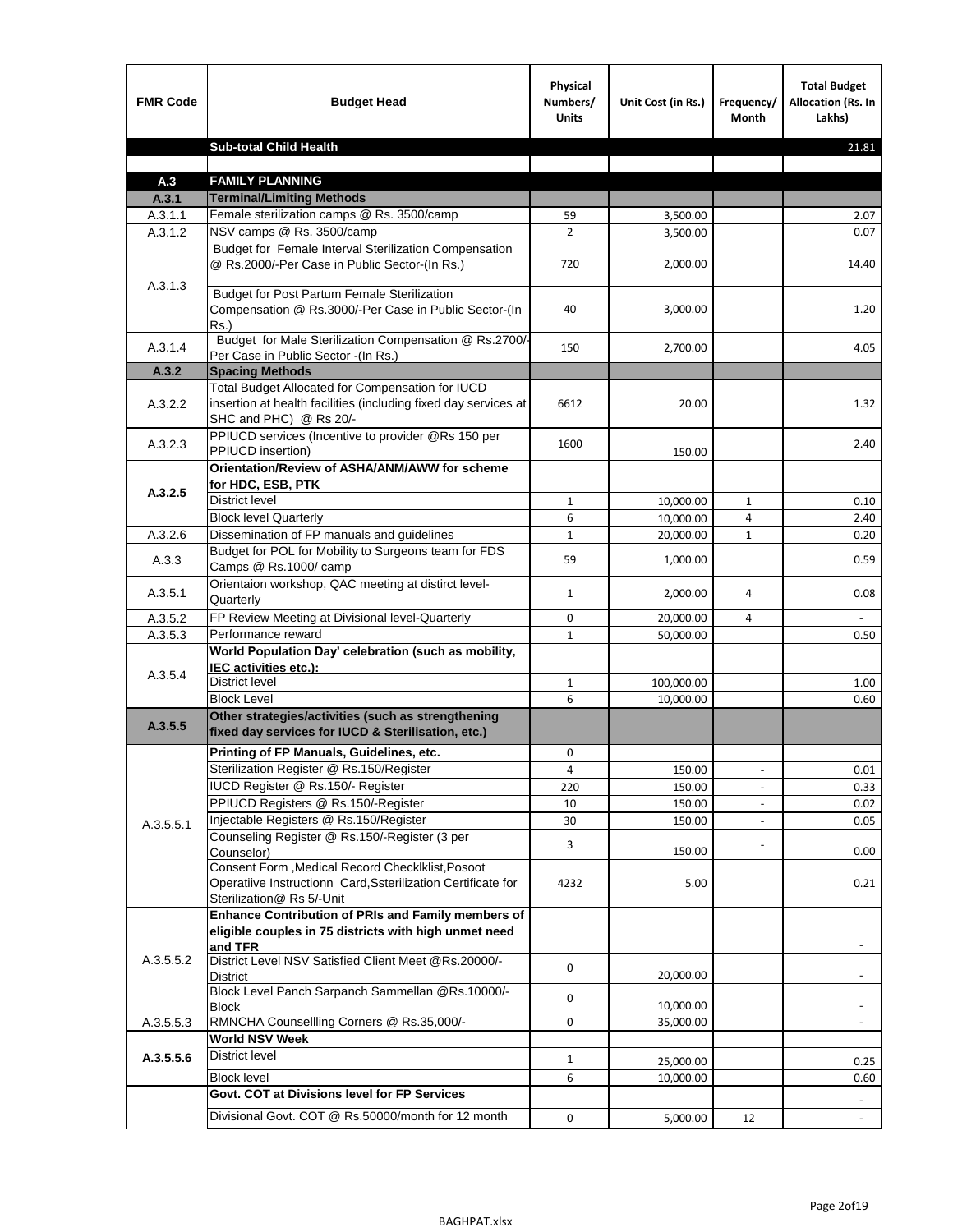| <b>FMR Code</b> | <b>Budget Head</b>                                                                                                                                                                                                                       | Physical<br>Numbers/<br><b>Units</b> | Unit Cost (in Rs.) | Frequency/<br>Month | <b>Total Budget</b><br>Allocation (Rs. In<br>Lakhs) |
|-----------------|------------------------------------------------------------------------------------------------------------------------------------------------------------------------------------------------------------------------------------------|--------------------------------------|--------------------|---------------------|-----------------------------------------------------|
| A.3.5.5.8       | Exra Incentive for Female Interval Sterilization in Public<br>Sector.-(20% of 80% ELA) @ Rs. 130 per case                                                                                                                                | 144                                  | 130.00             |                     | 0.19                                                |
|                 | Extra Incentive for Male Sterilization in Public Sector-<br>(40% ELA) @ Rs. 155 per case                                                                                                                                                 | 60                                   | 155.00             |                     | 0.09                                                |
|                 | <b>Sub-total Family Planning</b>                                                                                                                                                                                                         |                                      |                    |                     | 32.72                                               |
|                 | ADOLESCENT HEALTH / RKSK (Rashtriya Kishore                                                                                                                                                                                              |                                      |                    |                     |                                                     |
| A.4             | Swasthya Karyakram)                                                                                                                                                                                                                      |                                      |                    |                     |                                                     |
| A.4.1           | <b>Facility based services</b>                                                                                                                                                                                                           |                                      |                    |                     |                                                     |
| A.4.1.1         | Orientation meetings-HPD Districts                                                                                                                                                                                                       | $\Omega$                             | 9000               | $\mathbf{1}$        |                                                     |
|                 | Review meetings at District level-Quarterly                                                                                                                                                                                              | $\mathbf{1}$                         | 5000               | 4                   | 0.20                                                |
| A.4.1.2         | Establishment of new clinics at DH/Medical college level                                                                                                                                                                                 | 0                                    | 50,000.00          |                     |                                                     |
|                 | Operating expenses for existing clinics                                                                                                                                                                                                  | 0                                    |                    |                     |                                                     |
|                 | DH & MC level Existing AFHS clinics                                                                                                                                                                                                      | 0                                    | 600.00             | 12                  |                                                     |
| A.4.1.4         | DH & MC level AFHS clinics (New)                                                                                                                                                                                                         | 0                                    | 600.00             | 6                   | $\overline{\phantom{a}}$                            |
|                 | CHC level Existing AFHS clinics                                                                                                                                                                                                          | 0                                    | 400.00             | 12                  | $\overline{\phantom{a}}$                            |
|                 | PHC level existing AFHS clinics                                                                                                                                                                                                          | $\Omega$                             | 200.00             | 12                  | $\blacksquare$                                      |
| A.4.1.5         | Mobility support for AH counsellors at MC/DH level AH<br>Clinic at @ Rs 1000 per month for 06 month                                                                                                                                      | 0                                    | 1,000.00           | 6                   |                                                     |
|                 | Mobility support for Exsiting AH counsellors at CHC level<br>AH Clinic at @ Rs 1000 per month for 06 month                                                                                                                               | 0                                    | 1,000.00           | 6                   |                                                     |
| A.4.5.7         | <b>WIFS Register</b>                                                                                                                                                                                                                     | 3082                                 | 100.00             |                     | 3.08                                                |
| A.4.5.8         | <b>NIPI Register</b>                                                                                                                                                                                                                     | 2670                                 | 100.00             |                     | 2.67                                                |
| A.4.5.9         | <b>WIFS Reporting Formats</b>                                                                                                                                                                                                            | 58680                                | 0.50               |                     | 0.29                                                |
|                 | <b>Sub-total Adolescent Health</b>                                                                                                                                                                                                       |                                      |                    |                     | 6.25                                                |
| A.5             | <b>RBSK</b><br><b>Operational Cost of RBSK (Mobility support, DEIC etc)</b>                                                                                                                                                              |                                      |                    |                     |                                                     |
| A.5.1           |                                                                                                                                                                                                                                          |                                      |                    |                     |                                                     |
| A.5.1.2         | Prepare detailed operational plan for RBSK across<br>districts (cost of plan/convergence/monitoring<br>meetings should be kept seperately)<br>One meeting @ Rs. 500 per block for microplan<br>One orientation meeting for RBSK software | 6<br>6                               | 500.00<br>90.00    |                     | 0.03<br>0.01                                        |
| A.5.1.3         | Mobility support for Mobile health team                                                                                                                                                                                                  | 12                                   | 30,000.00          | 12                  | 43.20                                               |
| A.5.1.4         | Operational cost of DEIC                                                                                                                                                                                                                 |                                      |                    |                     | 0                                                   |
| A.5.1.5         | New born screening- Inborn error of metabolism (please<br>give details per unit cost of screening, number of children<br>to be screened and the delivery points Add details)                                                             |                                      |                    |                     | 0                                                   |
| A.5.1.7         | Spectacle for children                                                                                                                                                                                                                   | 620                                  | 275.00             |                     | 1.71                                                |
| A.5.1.10        | Monitoring Meeting at District level                                                                                                                                                                                                     | $\mathbf{1}$                         | 5,000.00           | 3                   | 0.15                                                |
|                 |                                                                                                                                                                                                                                          |                                      |                    |                     |                                                     |
|                 | <b>Sub-total RBSK</b>                                                                                                                                                                                                                    |                                      |                    |                     | 45.09                                               |
| A.7             | <b>PNDT Activities</b>                                                                                                                                                                                                                   |                                      |                    |                     |                                                     |
|                 | <b>Support to PNDT cell</b>                                                                                                                                                                                                              |                                      |                    |                     |                                                     |
|                 | Honorarium of Divisional Level Data Assistant @ Rs.<br>18743 per month for 12 months                                                                                                                                                     | 0                                    | 18,743.00          | 12                  |                                                     |
| A.7.1           | Honorarium of District Level Data Assistant @<br>Rs.<br>11025 per month for 12 months                                                                                                                                                    | $\mathbf{1}$                         | 11,025.00          | 12                  | 1.32                                                |
|                 | Contingency at Divisional level for PCPNDT Cell                                                                                                                                                                                          | 0                                    | 10,000.00          | $\mathbf{1}$        | $\overline{\phantom{a}}$                            |
|                 | Contingency at District level for PCPNDT Cell                                                                                                                                                                                            | $\mathbf{1}$                         | 5,000.00           | $\mathbf{1}$        | 0.05                                                |
| A.7.2.2         | Visit of Divisional level Inspection Committee (Including<br>TA/DA)                                                                                                                                                                      | 0                                    | 10,000.00          | $\mathbf{1}$        |                                                     |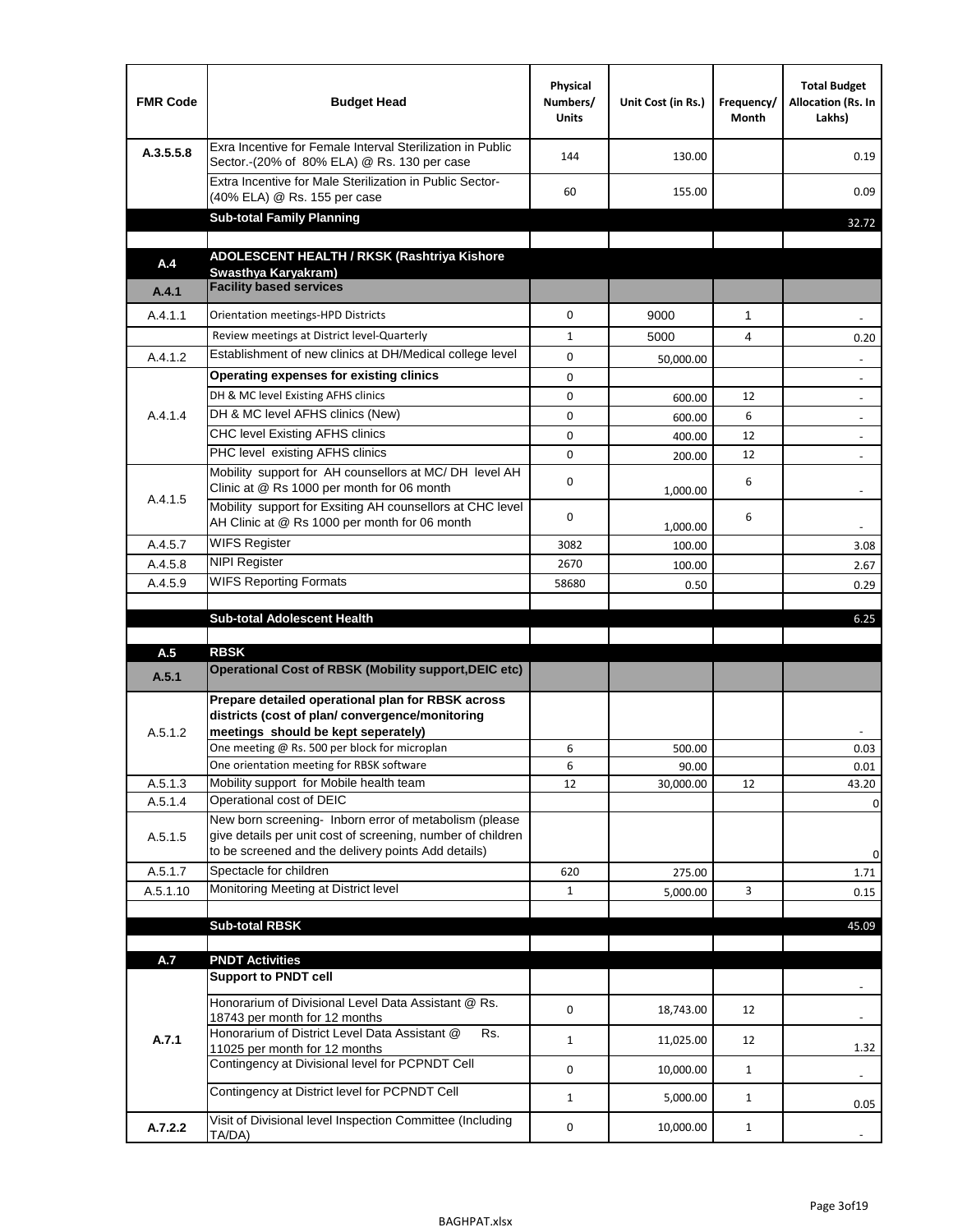| <b>FMR Code</b>      | <b>Budget Head</b>                                                                                                                              | Physical<br>Numbers/<br><b>Units</b> | Unit Cost (in Rs.)     | Frequency/<br><b>Month</b> | <b>Total Budget</b><br><b>Allocation (Rs. In</b><br>Lakhs) |
|----------------------|-------------------------------------------------------------------------------------------------------------------------------------------------|--------------------------------------|------------------------|----------------------------|------------------------------------------------------------|
| A.7.2.5              | Orientation of Member of District advisory Committee at<br><b>Divisional Level</b>                                                              | $\Omega$                             | 200,000.00             | $\mathbf{1}$               | $\overline{\phantom{m}}$                                   |
| A.7.2.9              | Capacity building of DGCS, CJM, District officers, Nodal<br>Officers, Ultrasound Owners, ASHA and AWWs<br>workshop at Districts and Block level |                                      |                        |                            |                                                            |
|                      | <b>District level</b>                                                                                                                           | $\mathbf{1}$                         | 10,000.00              | $\mathbf{1}$               | 0.10                                                       |
|                      | <b>Block level</b>                                                                                                                              | 6                                    | 5,000.00               | $\mathbf{1}$               | 0.30                                                       |
|                      | <b>Sub-total PNDT activities</b>                                                                                                                |                                      |                        |                            | 1.77                                                       |
|                      |                                                                                                                                                 |                                      |                        |                            |                                                            |
| A.8                  | <b>Human Resources</b>                                                                                                                          |                                      |                        |                            |                                                            |
| A.8.1                | <b>Contractual Staff &amp; Services</b>                                                                                                         |                                      |                        |                            |                                                            |
| A.8.1.1<br>A.8.1.1.1 | <b>ANMs, Supervisory Nurses, LHVs</b><br><b>ANMs</b>                                                                                            |                                      |                        |                            |                                                            |
|                      | Honorarium of ANMs (New)                                                                                                                        | 0                                    |                        | 6                          | $\blacksquare$                                             |
| A.8.1.1.1.a          | Honorarium of ANMs (Existing)                                                                                                                   | $\overline{2}$                       | 11,550.00<br>11,550.00 | 12                         | 2.77                                                       |
|                      | Honorarium of ANMs (New)                                                                                                                        | 17                                   | 11,550.00              | 6                          | 11.78                                                      |
| A.8.1.1.1.f          | Honorarium of ANMs (Existing)                                                                                                                   | 71                                   | 11,550.00              | 12                         | 98.41                                                      |
| A.8.1.1.2            | <b>Staff Nurses</b>                                                                                                                             |                                      |                        |                            |                                                            |
| A.8.1.1.2.a          | <b>DH</b>                                                                                                                                       |                                      |                        |                            | $\blacksquare$                                             |
|                      | Honorarium of SNs (New)                                                                                                                         | 0                                    | 19,060.00              | 6                          |                                                            |
| A.8.1.1.2.b          | Honorarium of SNs (Existing)                                                                                                                    | 24                                   | 19.060.00              | 12                         | 54.89                                                      |
|                      | <b>Staff Nurse-NRC</b>                                                                                                                          |                                      |                        |                            | $\overline{\phantom{a}}$                                   |
|                      | Old, SNs @19060/Month for 12 months                                                                                                             | 4                                    | 19,060.00              | 12                         | 9.15                                                       |
|                      | New, SNs @18150 per Month                                                                                                                       | 0                                    | 18,150.00              | 6                          |                                                            |
|                      | <b>Staff Nurse-SNCU</b>                                                                                                                         |                                      |                        |                            |                                                            |
| A.8.1.1.2.f          | Exiting Staff Nurse Honorarium @ Rs.19060/- p.m. for 12<br>months                                                                               | $\Omega$                             | 19,060.00              | 12                         | -                                                          |
|                      | New Staff Nurse Honorarium @ Rs.18150/- p.m. for 6 months                                                                                       | 8                                    | 18,150.00              | 6                          | 8.71                                                       |
|                      | <b>Staff Nurse-NBSU</b>                                                                                                                         |                                      |                        |                            |                                                            |
|                      | Staff Nurse Honorarium @ Rs.18150/- p.m. (For 6 Months)                                                                                         | 3                                    | 18,150.00              | 12                         | 6.53                                                       |
|                      | Human Resource Pediatric Intencive Care unit (PICU)                                                                                             |                                      |                        |                            |                                                            |
| A.8.1.1.2.g          | Staff Nurses Honorarium @ Rs. 18,150 per months for 12<br>months                                                                                | 0                                    | 18,150.00              | 12                         |                                                            |
| A.8.1.2.1            | Laboratory Technicians                                                                                                                          |                                      |                        |                            |                                                            |
| A.8.1.2.1.a          | Honorarium of Laboratory Technician                                                                                                             |                                      |                        |                            | 18.20                                                      |
| A.8.1.3              | <b>Specialists</b>                                                                                                                              |                                      |                        |                            |                                                            |
| A.8.1.3.1.b          | Honorarium of Contractual Gynaecologists/Surgeons                                                                                               | $\mathbf{1}$                         | 80,000.00              | 12                         | 9.60                                                       |
| A.8.1.3.3            | Anesthetists                                                                                                                                    |                                      |                        |                            |                                                            |
| A.8.1.3.3.b          | Honorarium of Contractual Anesthetists                                                                                                          | 0                                    | 80,000.00              | 12                         | $\blacksquare$                                             |
| A.8.1.3.5            | Specialists for CH (Pediatrician etc) in SNCU, NBSU, NRC                                                                                        |                                      |                        |                            |                                                            |
|                      | Existing @ 78650/month for 12 Months                                                                                                            | 0                                    | 78,650.00              | 12                         | $\blacksquare$                                             |
| A.8.1.3.5.d          | New Peadiatrician Honorarium @ Rs.71500/- p.m. for 6<br>months                                                                                  | 3                                    | 71,500.00              | 6                          | 12.87                                                      |
| A.8.1.3.7            | Dental surgeons and dentists                                                                                                                    |                                      |                        |                            |                                                            |
| A.8.1.3.7.a          | Honorarium of Dental Surgen                                                                                                                     |                                      |                        |                            | 0.00                                                       |
| A.8.1.5              | <b>Medical Officers</b>                                                                                                                         |                                      |                        |                            |                                                            |
| A.8.1.5.2            | Honorarium of Medical Officers (New)                                                                                                            | 3                                    | 41,580.00              | $\overline{2}$             | 2.49                                                       |
|                      | Honorarium of Medical Officers (Existing)                                                                                                       | 0                                    | 41,580.00              | 12                         |                                                            |
|                      | MOs for SNCU/ NBSU/NRC etc                                                                                                                      |                                      |                        |                            |                                                            |
| A.8.1.5.6            | Old, MO @41580 per Month                                                                                                                        | 0                                    | 41,580.00              | 12                         | $\blacksquare$                                             |
|                      | New, Mo@39600 Per Month                                                                                                                         | $\mathbf{1}$                         | 39,600.00              | 6                          | 2.38                                                       |
|                      | Human Resource Pediatric Intencive Care unit (PICU)                                                                                             |                                      |                        |                            |                                                            |
|                      | Existing, MO Honorarium @ Rs/41580/ Month for 12 Months                                                                                         | $\mathbf 0$                          | 41,580.00              | 12                         |                                                            |
| A.8.1.5.7            | New, MO Honorarium @ Rs. 39600 / Month for 6 Months                                                                                             | 0                                    | 39,600.00              | 6                          |                                                            |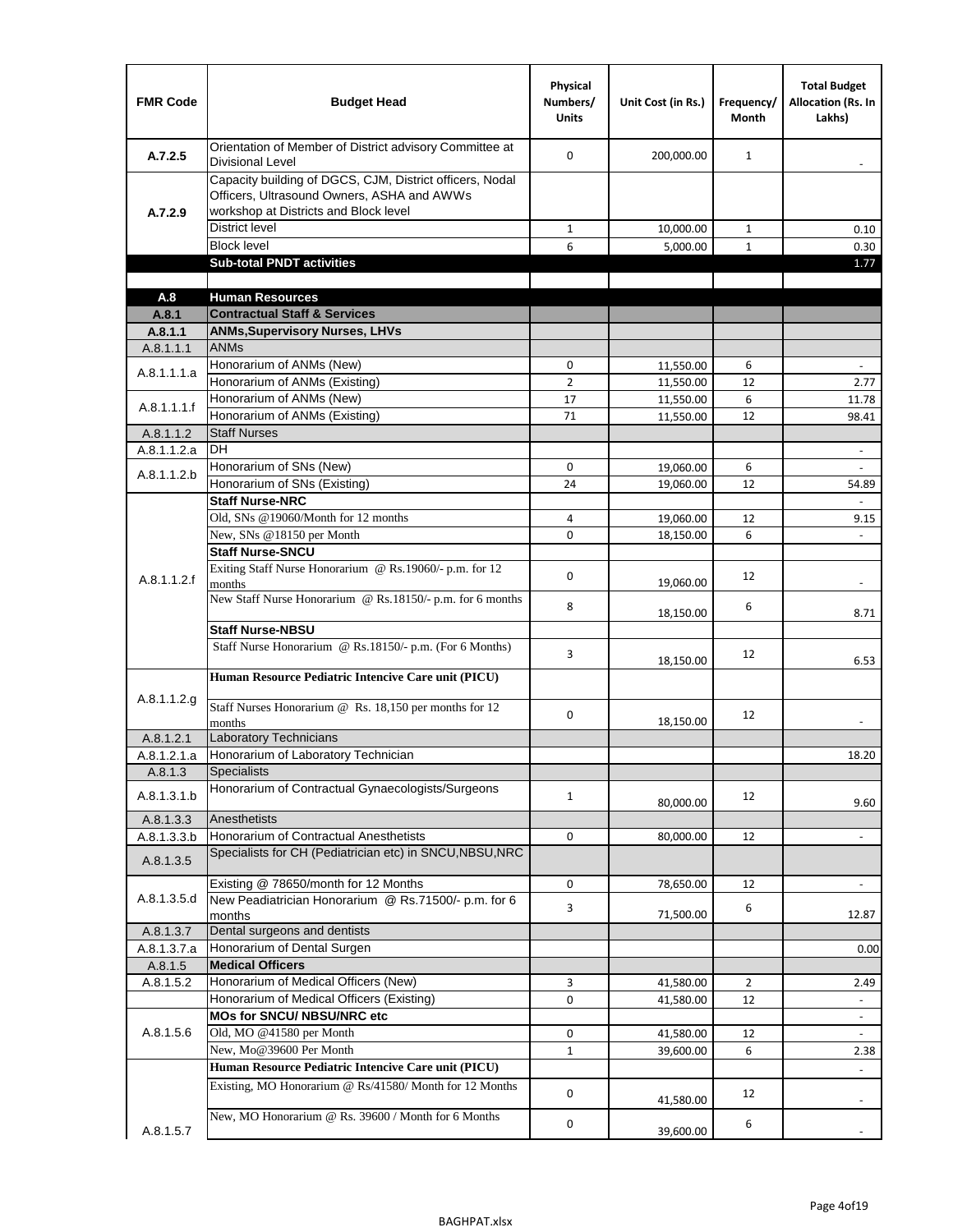| <b>FMR Code</b> | <b>Budget Head</b>                                                   | Physical<br>Numbers/<br><b>Units</b> | Unit Cost (in Rs.) | Frequency/<br>Month | <b>Total Budget</b><br>Allocation (Rs. In<br>Lakhs)  |
|-----------------|----------------------------------------------------------------------|--------------------------------------|--------------------|---------------------|------------------------------------------------------|
|                 | Medical Officer/Training Coordinator, Honorarium at                  |                                      |                    |                     |                                                      |
|                 | <b>Medical College</b><br>Old, Trg. Coord. @41580/month for 12 Month | 0                                    | 41,580.00          | 12                  |                                                      |
|                 | New, Trg. Coord.@39600/month for 6 Month                             | $\Omega$                             | 39,600.00          | 6                   |                                                      |
| A.8.1.7.2       | Honorarium of X-Ray Technician for 12 months                         |                                      |                    |                     | 6.93                                                 |
| A.8.1.7.4       | RBSK teams (Exclusive mobile health team & DEIC                      |                                      |                    |                     |                                                      |
|                 | Staff)<br><b>MOs- AYUSH/MBBS</b>                                     |                                      |                    |                     |                                                      |
|                 | Honoraria Existing MBBS                                              | 0                                    | 41,675.00          | 12                  | $\overline{\phantom{a}}$<br>$\overline{\phantom{a}}$ |
|                 | Honoraria New MBBS                                                   | 0                                    | 37,800.00          | 6                   | $\overline{\phantom{a}}$                             |
| A.8.1.7.4.1     | Honoraria - BDS                                                      | 4                                    | 40,516.00          | 12                  | 19.45                                                |
|                 | Honoraria - AYUSH (Existing)                                         | 6                                    | 27,783.00          | 12                  | 20.00                                                |
|                 | Honoraria - AYUSH recruited upto March 16                            | 14                                   | 26,460.00          | 12                  | 44.45                                                |
|                 | Honoraria - AYUSH New                                                | $\mathbf 0$                          | 25,200.00          | 6                   |                                                      |
|                 | <b>Staff Nurse</b>                                                   | $\mathbf 0$                          |                    |                     | $\omega$                                             |
|                 | Honoraria - Staff Nurse                                              | $\overline{7}$                       | 19,100.00          | 12                  | 16.04                                                |
| A.8.1.7.4.2     | ANM                                                                  |                                      |                    |                     |                                                      |
|                 | Honoraria - ANMs (Existing)                                          | $\mathbf{1}$                         | 11,576.00          | 12                  | 1.39                                                 |
|                 | Honoraria - ANM (Recruited upto March 16)                            | 3                                    | 11,025.00          | 12                  | 3.97                                                 |
|                 | Honoraria - ANM (New)                                                | $\mathbf{1}$                         | 10,500.00          | 6                   | 0.63                                                 |
|                 | <b>Paramedical</b>                                                   | $\mathbf 0$                          |                    |                     | $\Box$                                               |
|                 | Honoraria - Paramedical                                              | 10                                   | 13,753.00          | 12                  | 16.50                                                |
|                 | <b>Pharmacists</b>                                                   | $\mathbf 0$                          |                    |                     |                                                      |
| A.8.1.7.4.3     | Honoraria - Pharmacist (Existing)                                    | 0                                    | 14,884.00          | 12                  | $\overline{\phantom{a}}$                             |
|                 | Honoraria - Pharmacist (Recruited upto March 16)                     | $\overline{2}$                       | 14,175.00          | 12                  | 3.40                                                 |
|                 | Honoraria - Pharmacist (New)<br>Sub Total RBSK mobile teams          | $\mathbf 0$<br>$\Omega$              | 13,500.00          | 6                   | $\overline{\phantom{a}}$                             |
| A.8.1.7.5       | <b>Others</b>                                                        |                                      |                    |                     | $\overline{\phantom{a}}$                             |
|                 | Honorarium of RMNCH/FP Counselors @ Rs.10760/- for                   |                                      |                    |                     |                                                      |
| A.8.1.7.5.1     | 12 months                                                            | $\mathbf{1}$                         | 10,760.00          | 12                  | 1.29                                                 |
|                 | <b>Adolescent Health counselors</b>                                  |                                      |                    |                     | $\overline{\phantom{a}}$                             |
|                 | AH counselors at DH level (1st & 2nd phase)                          | $\mathbf 0$                          | 13,891.00          | 12                  | $\overline{\phantom{a}}$                             |
| A.8.1.7.5.2     | AH counselors DH level of 3nd phase                                  | $\mathbf 0$                          | 13,230.00          | 12                  | $\overline{\phantom{a}}$                             |
|                 | AH counselors at DH/MC level (New)                                   | 0                                    | 12,600.00          | 12                  | $\overline{\phantom{a}}$                             |
|                 | AH counsellors at CHC level                                          | $\mathbf 0$                          | 13,230.00          | 6                   | $\blacksquare$                                       |
|                 | <b>Nutriionist</b>                                                   | $\mathbf 0$                          |                    |                     | $\overline{\phantom{a}}$                             |
| A.8.1.7.5.4     | Old, Nutrist. @17325 per Month for 12 months                         | $\mathbf{1}$                         | 17,325.00          | 12                  | 2.08                                                 |
|                 | New, Nutrist. @16500 per Month for 6 months                          | 0                                    | 16,500.00          | 6                   |                                                      |
|                 | <b>HR for Cold Chain</b>                                             | 0                                    |                    |                     |                                                      |
|                 | Hononarium of Cold Chain Handlers at Division level                  | 0                                    | 11,430.00          | 12                  |                                                      |
|                 | Hononarium of Cold Chain Handlers at District level                  | 1                                    | 11,430.00          | 12                  | 1.37                                                 |
|                 | Hononarium of Technician (Refeigator Machenic) at                    | 0                                    | 19,060.00          | 12                  |                                                      |
|                 | <b>Division level</b>                                                |                                      |                    |                     |                                                      |
| A.8.1.7.7       | Technician (Refeigator Machenic) at District level                   | 0                                    | 19,060.00          | 12                  | $\overline{\phantom{a}}$                             |
|                 | Honararium of Vaccince Strore Keeper at Division level               | 0                                    | 25,410.00          | 12                  | $\overline{\phantom{a}}$                             |
|                 | Honararium of Vaccince Van Driver at Division level                  | 0                                    | 19,060.00          | 12                  | $\blacksquare$                                       |
|                 | <b>HR for Blood Bank Storage/Unit</b>                                |                                      |                    |                     |                                                      |
|                 | Man Power Support at 89 Blood Banks                                  |                                      |                    |                     | 17.29                                                |
|                 | Man Power Support at 118 Blood Storage Centre                        |                                      |                    |                     | 9.60                                                 |
|                 | Manpower support of 18 BCTV                                          |                                      |                    |                     | 0.00                                                 |
| A.8.1.7.8       | Staff for Training Institutes/ SIHFW/ Nursing Training               |                                      |                    |                     |                                                      |
|                 | Incentive/ Awards etc. to SN, ANMs etc.                              |                                      |                    |                     | 0                                                    |
|                 | SBA Trained ANMs at L1 SCs from 6th delivery every month             | 0                                    | 300.00             |                     | $\overline{\phantom{a}}$                             |
|                 | SBA Trained ANMs/SNs at APHCs/PHCs starting from 16th                |                                      |                    |                     |                                                      |
|                 | Delivery every month                                                 | 0                                    | 300.00             |                     |                                                      |
| A.8.1.8         | SBA Trained ANMs/SNs at Non FRU CHCs/BPHCs starting from             | 0                                    |                    |                     |                                                      |
|                 | 51st Delivery every month                                            |                                      | 300.00             |                     |                                                      |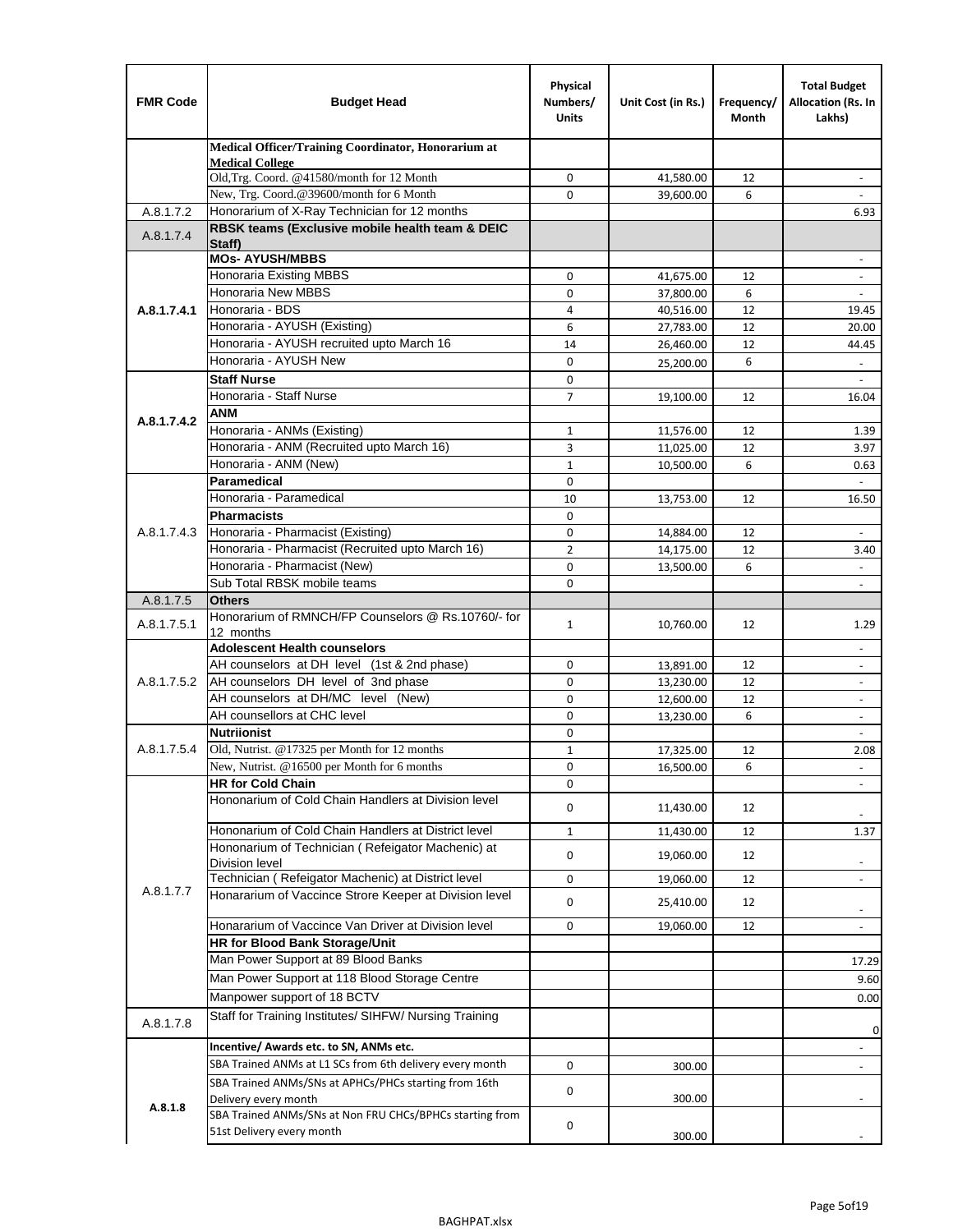| <b>FMR Code</b> | <b>Budget Head</b>                                                                                      | Physical<br>Numbers/<br><b>Units</b> | Unit Cost (in Rs.) | Frequency/<br>Month | <b>Total Budget</b><br>Allocation (Rs. In<br>Lakhs) |
|-----------------|---------------------------------------------------------------------------------------------------------|--------------------------------------|--------------------|---------------------|-----------------------------------------------------|
|                 | Incentives for EMOC teams at below District level starting from<br>6th CS every month @Rs 3000/CS       | 0                                    | 3,000.00           |                     |                                                     |
| A.8.1.9         | Honorarium of Data Entry Operator at DH                                                                 |                                      |                    |                     |                                                     |
| A.8.1.10        | <b>Other Incentives Schemes (Pl.Specify)</b>                                                            |                                      |                    |                     |                                                     |
| A.8.1.10.1      | Fixed difficult area Incentive                                                                          | 0                                    |                    |                     |                                                     |
| A.8.1.10.2      | FRU Operationalization for Gynae & anaesthetist<br>specialist on call from govt sector for NHPDs & HPDs | 80                                   | 3,000.00           |                     | 2.40                                                |
| A.8.1.10.3      | FRU Operationalization Gynaecologists specialist on call<br>for NHPDs & HPDs                            | 40                                   | 4,500.00           |                     | 1.80                                                |
| A.8.1.10.4      | FRU Operationalization anaesthetist specialist on call for<br><b>NHPDs &amp; HPDs</b>                   | 80                                   | 3,000.00           |                     | 2.40                                                |
| A.8.1.10.5      | Performance based Incentives to RMNCH+A Counsellors<br>in Family Planning @ Rs.50/ client               | 50                                   | 50.00              |                     | 0.03                                                |
| A.8.1.11        | <b>Support Staff for Health Facilities</b>                                                              |                                      |                    |                     |                                                     |
|                 | <b>HR-NRC</b>                                                                                           |                                      |                    |                     | $\overline{\phantom{m}}$                            |
|                 | Cook                                                                                                    |                                      |                    |                     |                                                     |
|                 | Old, Cook @7500 per Month for 12 months<br>New, Cook @7500 per Month for 6 months                       | 1                                    | 7,500.00           | 12                  | 0.90                                                |
|                 | <b>Care Taker</b>                                                                                       | 0                                    | 7,500.00           | 6                   | $\blacksquare$                                      |
|                 | Old, Caretaker @6400 per Month for 12 months                                                            | 1                                    | 6,400.00           | 12                  | 0.77                                                |
|                 | New, Caretaker @6400 per Month for 6 months                                                             | 0                                    | 6,400.00           | 6                   | $\overline{\phantom{a}}$                            |
|                 | <b>Cleaner</b>                                                                                          |                                      |                    |                     |                                                     |
|                 | Old, Cleaner @6400 per Month for 12 months                                                              | 1                                    | 6,400.00           | 12                  | 0.77                                                |
|                 | New, Cleaner @6400 per Month for 6 months                                                               | 0                                    | 6,400.00           | 6                   |                                                     |
|                 | <b>HR-SNCU</b>                                                                                          |                                      |                    |                     |                                                     |
| A.8.1.11.f      | Cleaner/ Ward Ayah/Security Guard                                                                       |                                      |                    |                     |                                                     |
|                 | Existing CL/WA Honorarium @ Rs. 6400/monty for 12<br>months                                             | 0                                    | 6,400.00           | 12                  |                                                     |
|                 | New CL/WA/SG Honorarium @ Rs. 6400/month for 6<br>month                                                 | 9                                    | 6,400.00           | 6                   | 3.46                                                |
|                 | <b>Data Entry Oprator</b><br>old DEO Honorarium @ Rs.12000/- p.m. for 12 months                         | 0                                    |                    |                     |                                                     |
|                 |                                                                                                         |                                      | 12,000.00          | 12                  |                                                     |
|                 | New DEO Honorarium @ Rs.12000/- p.m. for 6 months                                                       | $\mathbf{1}$                         | 12,000.00          | 6                   | 0.72                                                |
|                 | Human Resource Pediatric Intencive Care unit (PICU)                                                     |                                      |                    |                     |                                                     |
|                 | Ward Aaya/Sweeper Honorarium @ Rs. 6400/Month for 6                                                     | 0                                    |                    | 6                   |                                                     |
|                 | months                                                                                                  |                                      | 6,400.00           |                     |                                                     |
|                 | Sub-total HR                                                                                            |                                      |                    |                     | 415.42                                              |
|                 | <b>TRAINING</b>                                                                                         |                                      |                    |                     |                                                     |
| A.9<br>A.9.1    | Skill lab                                                                                               |                                      |                    |                     |                                                     |
| A.9.1.3         | Training Motivation and follow up visit                                                                 |                                      |                    |                     | 0                                                   |
| A.9.3           | <b>Maternal Health Training</b>                                                                         |                                      |                    |                     | $\blacksquare$                                      |
| A.9.3.1.4       | Training of ANMs / LHVs in SBA                                                                          |                                      |                    |                     | $\overline{\phantom{a}}$                            |
| A.9.3.7         | Other maternal health training (please specify)                                                         |                                      |                    |                     | $\overline{\phantom{a}}$                            |
| A.9.3.7.1       | MDR training of District and Block level officials                                                      | $\overline{2}$                       | 22,950.00          |                     | 0.46                                                |
| A.9.3.7.5       | ANM Training on new ANC guidelines and HRPs                                                             |                                      |                    |                     |                                                     |
|                 | District level                                                                                          | $\mathbf 1$                          | 29,300.00          |                     | 0.29                                                |
|                 | <b>Block Level</b>                                                                                      | 6                                    | 31,050.00          |                     | 1.86                                                |
| A.9.10          | <b>Training (Nursing)</b><br>Strengthening of Existing Training Institutions/Nursing School             |                                      |                    |                     | $\blacksquare$                                      |
| A.9.10.1        | excluding infrastructure and HR.                                                                        | 0                                    | 4,300,000.00       |                     |                                                     |
| A.9.10.2        | New Training Institutions/School                                                                        | $\mathbf{1}$                         | 152,000.00         |                     | 1.52                                                |
|                 | <b>National Dewarming Day</b>                                                                           |                                      |                    |                     |                                                     |
| A.9.11.3        | Orientaion meeting-District level                                                                       | 1                                    | 5000               | $\overline{2}$      | 0.10                                                |
|                 | Orientaion meeting-Block level                                                                          | 6                                    | 7500               | $\overline{2}$      | 0.90                                                |
| A.9.12          | <b>RBSK training</b>                                                                                    |                                      |                    |                     |                                                     |
| A.9.12.1        | RBSK Training -Training of Mobile health team -<br>technical and managerial (5 days)                    |                                      |                    |                     | 0                                                   |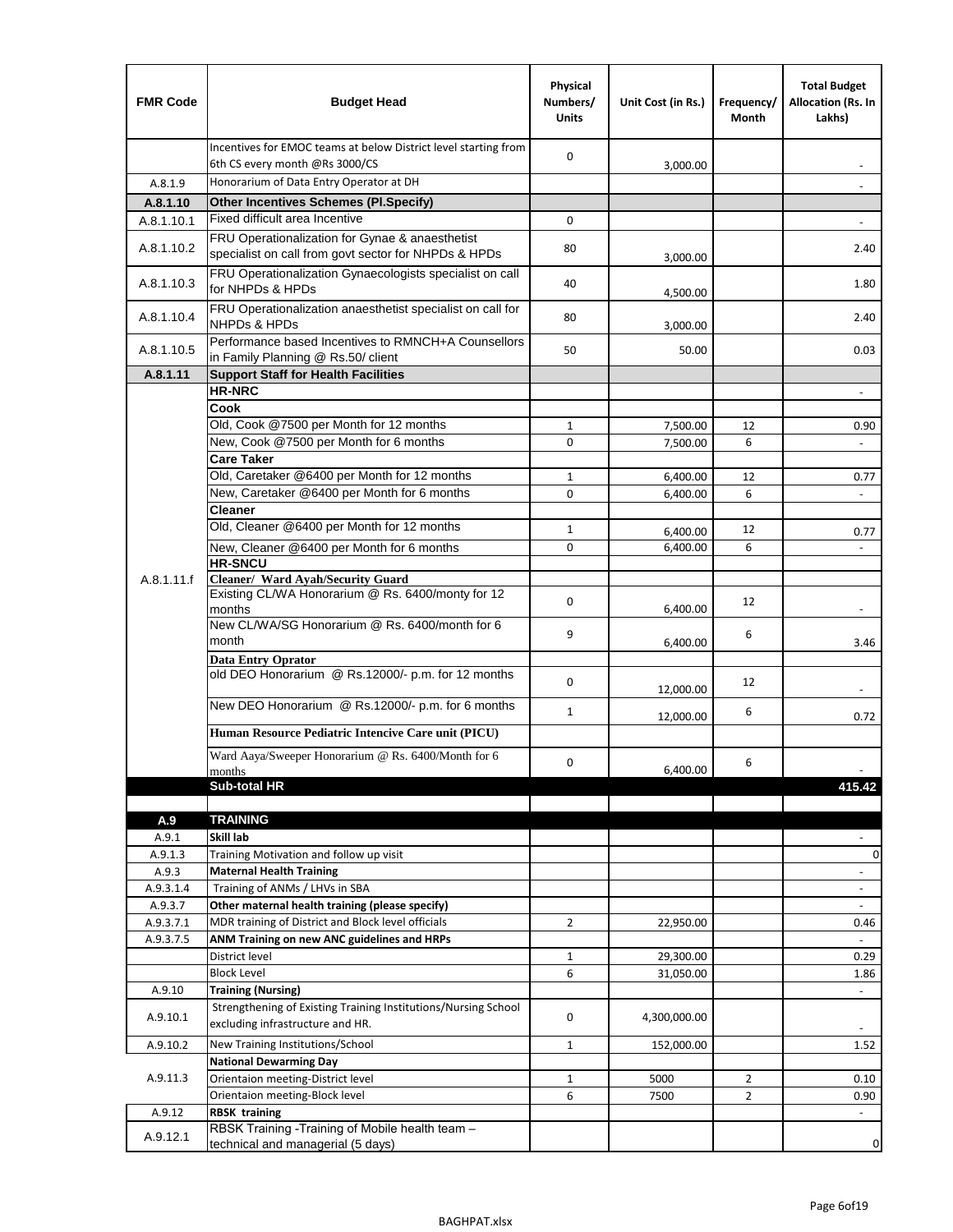| <b>FMR Code</b>       | <b>Budget Head</b>                                                                           | Physical<br>Numbers/<br><b>Units</b> | Unit Cost (in Rs.) | Frequency/<br><b>Month</b> | <b>Total Budget</b><br>Allocation (Rs. In<br>Lakhs) |
|-----------------------|----------------------------------------------------------------------------------------------|--------------------------------------|--------------------|----------------------------|-----------------------------------------------------|
|                       | <b>Sub-total Training</b>                                                                    |                                      |                    |                            | 5.14                                                |
|                       |                                                                                              |                                      |                    |                            |                                                     |
| A.10                  | <b>PROGRAMME MANAGEMENT</b>                                                                  |                                      |                    |                            |                                                     |
| A.10.2                | Contractual Staff for DPMSU recruited and in position                                        |                                      |                    |                            |                                                     |
| A.10.2.1              | District Programme Manager                                                                   | $\mathbf{1}$                         | 39,690.00          | 12                         | 4.76                                                |
| A.10.2.2              | District Accounts Manager                                                                    | 1                                    | 32,303.00          | 12                         | 3.88                                                |
| A.10.2.3              | District Data Manager                                                                        | $\mathbf{1}$                         | 22,050.00          | 12                         | 2.65                                                |
| A.10.2.4              | Consultants/ Programme Officers (Kindly Specify)                                             | $\mathbf 0$                          |                    |                            |                                                     |
|                       | Honorarium of RKSK Coordinator                                                               | 0                                    | 25,000.00          | 9                          | $\overline{\phantom{a}}$                            |
| A.10.2.5              | Accountants                                                                                  | 0                                    |                    |                            |                                                     |
| A.10.2.6              | Data Entry Operators                                                                         | 0                                    |                    |                            | $\overline{\phantom{a}}$                            |
| A.10.2.7              | Support Staff (Kindly Specify)                                                               | $\mathbf{1}$                         | 8,269.00           | 12                         | 0.99                                                |
| A.10.2.8.1            | Operational Cost for DPMU unit                                                               | $\mathbf{1}$                         | 89,250.00          | 12                         | 10.71                                               |
| A.10.2.8.5            | <b>DEIC Managers</b>                                                                         | $\mathbf 0$                          | 33,000.00          | 10                         |                                                     |
| A.10.3                | <b>Strengthening of Block PMU</b>                                                            |                                      |                    |                            |                                                     |
| A.10.3.1              | <b>Block Programme Manager</b>                                                               |                                      |                    |                            | 17.46                                               |
| A.10.3.2              | <b>Block Accounts Manager</b>                                                                |                                      | 12,128.00          | 12                         | 8.73                                                |
| A.10.3.7.1            | Operational Cost for BPMU unit<br><b>Concurrent Audit system</b>                             | 6                                    | 15,000.00          | 12                         | 10.80                                               |
| A.10.6                | Monthly Concurrent Audit                                                                     | $\mathbf{1}$                         | 4,500.00           | 12                         | 0.54                                                |
|                       | <b>Block Spesific Work</b>                                                                   | 6                                    | 500.00             | 12                         | 0.36                                                |
| A.10.7                | <b>Mobility Support, Field Visits</b>                                                        |                                      |                    |                            |                                                     |
| A.10.7.2              | <b>DPMU/District</b>                                                                         | $\overline{2}$                       | 30,000.00          | 12                         | 7.20                                                |
| A.10.7.3              | <b>BPMU/Block</b>                                                                            | 6                                    | 30,000.00          | 12                         | 21.60                                               |
| A.10.8.1              | Vehicles for Divisional / AD office                                                          | 0                                    | 30,000.00          | 12                         |                                                     |
|                       | <b>Sub-total Programme Management</b>                                                        |                                      |                    |                            |                                                     |
|                       |                                                                                              |                                      |                    |                            | 89.68                                               |
|                       | Total of RMNCH+A                                                                             |                                      |                    |                            | 1,097.04                                            |
|                       |                                                                                              |                                      |                    |                            |                                                     |
| в                     | Additionalities under NRHM (Mission Flexible Pool)                                           |                                      |                    |                            |                                                     |
|                       | <b>ASHA</b>                                                                                  |                                      |                    |                            |                                                     |
| <b>B1</b><br>B1.1.1.3 | <b>Supplementary training for ASHAs</b>                                                      |                                      |                    |                            |                                                     |
|                       | TOT of ASHA Trainer- I round (at RHFWTC)                                                     |                                      |                    |                            |                                                     |
| B1.1.1.3.1            | Batch cost+Equipment+Module+ Monitoring Visit                                                |                                      |                    |                            |                                                     |
| B1.1.1.3.2            | TOT of ASHA Trainers -II Round (at RHFWTC)                                                   |                                      |                    |                            |                                                     |
| B1.1.1.4              | Post training support and supervision                                                        |                                      |                    |                            | $\sim$                                              |
|                       | Supervision costs by ASHA facilitators<br>(12 months)                                        |                                      |                    |                            | 28.20                                               |
| B1.1.1.4.1            | Supervision costs by ASHA facilitators<br>(6 months)                                         |                                      |                    |                            |                                                     |
|                       |                                                                                              |                                      |                    |                            |                                                     |
| B1.1.1.4.2            | Monthly review Meeting of ASHA Sangini with BCPM                                             |                                      |                    |                            | 0.85                                                |
| B1.1.3                | Performance Incentive/Other Incentive to ASHAs (if<br>any)                                   |                                      |                    |                            |                                                     |
| B1.1.3.1              | <b>ASHA incentives under Maternal Health</b>                                                 |                                      |                    |                            |                                                     |
| B1.1.3.1.2            | Maternal Death Audit Information                                                             | 53                                   | 200.00             |                            | 0.11                                                |
| B1.1.3.2              | Incentive to ASHA under Child Health                                                         |                                      |                    |                            | ÷.                                                  |
| B1.1.3.2.1            | Incentive for Home Based Newborn Care programme                                              | 31788                                | 250.00             |                            | 79.47                                               |
| B1.1.3.2.4            | Incentive for referral of SAM cases to NRC @ Rs.50/Case                                      | 240                                  | 50.00              |                            | 0.12                                                |
| B1.1.3.2.5            | Incentive for follow up of discharge of SAM children from<br>NRCs @ Rs. 100/ for 4 Follow up | 240                                  | 100.00             |                            | 0.24                                                |
| B1.1.3.3              | ASHA Incentives under family planning (ESB/ PPIUCD/<br>Others)                               |                                      |                    |                            |                                                     |
| B1.1.3.3.1            | ASHA PPIUCD incentive for accompanying the client for<br>PPIUCD insertion                    | 1600                                 | 150.00             |                            | 2.40                                                |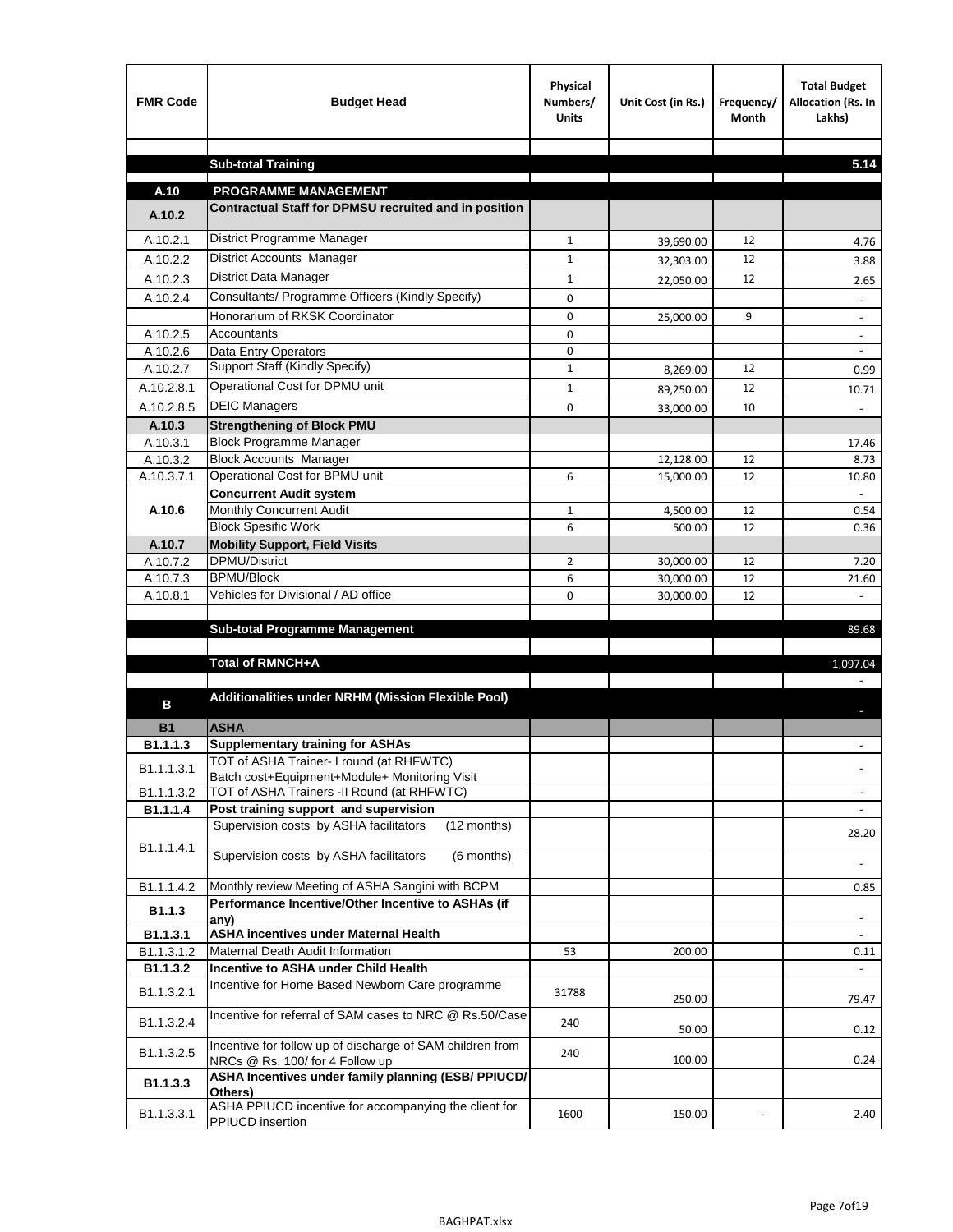| <b>FMR Code</b>            | <b>Budget Head</b>                                                                                                                                                    | Physical<br>Numbers/<br><b>Units</b> | Unit Cost (in Rs.) | Frequency/<br>Month | <b>Total Budget</b><br><b>Allocation (Rs. In</b><br>Lakhs) |
|----------------------------|-----------------------------------------------------------------------------------------------------------------------------------------------------------------------|--------------------------------------|--------------------|---------------------|------------------------------------------------------------|
|                            | ASHA incentive under ESB scheme for promoting<br>spacing of births @ 500/- per ASHA/client                                                                            | 660                                  | 500.00             |                     | 3.30                                                       |
| B <sub>1.1</sub> , 3, 3, 2 | Spacing for 2 years after marriage @ 500/- per<br>ASHA/client                                                                                                         | 676                                  | 500.00             |                     | 3.38                                                       |
| B1.1.3.3.3                 | ASHA Incentive under ESB scheme for promoting<br>adoption of limiting method upto two children @ Rs. 1000<br>per client                                               | 810                                  | 1,000.00           |                     | 8.10                                                       |
| B1.1.3.6                   | <b>ASHA Incentives (other)</b>                                                                                                                                        |                                      |                    |                     |                                                            |
| B <sub>1.1</sub> , 3, 5, 3 | ASHA incentive for NDD for 2 round                                                                                                                                    | 1028                                 | 100.00             | $\overline{2}$      | 2.06                                                       |
| B <sub>1.1</sub> .3.6.1    | Amount to be released for 12 months for Routine<br>activities (4 month incentive for ASHAs those are yet to<br>be placed)                                             |                                      |                    |                     | 113.28                                                     |
| B1.1.3.6.4                 | Incentive to ASHA Facilitator (12 Months)                                                                                                                             |                                      |                    |                     | 1.69                                                       |
| B <sub>1.1</sub> .3.6.5    | Reimbursement of travel expenses for accompanying a<br>woman to facility for surgical abortion (MVA/EVA) @<br>Rs.150/-per case                                        | 60                                   | 150.00             |                     | 0.09                                                       |
| B <sub>1.1</sub> .3.6.6    | Reimbursement of travel expenses for accompanying a<br>woman to facility for medical abortion (MMA) @ Rs.225/-<br>per case                                            | 60                                   | 225.00             |                     | 0.14                                                       |
| B1.1.3.6.9                 | ASHA Torch (NO. of ASHA +AF) @ Rs. 262.20                                                                                                                             |                                      |                    |                     | 2.82                                                       |
| B1.1.3.7                   | Other (support provisions to ASHA such as uniform,<br>diary, ASHA Ghar etc)                                                                                           |                                      |                    |                     |                                                            |
| B <sub>1.1</sub> .3.7.2    | ASHA Payment Voucher, Payment Register and VHIR<br>1.@ Rs. 25/ASHA, 2.@Rs.50/AF, 3.@Rs.150/block for<br>ASHa master payment register,<br>4. @Rs.174.5/ASHA/B1.1.3.7.2 |                                      |                    |                     | 2.08                                                       |
| B <sub>1.1</sub> , 3.7.4   | ASHA SAREE (TA/DA for Attending monthly meeting) No.<br>of ASHA+AF @ Rs.450                                                                                           |                                      |                    |                     | 4.84                                                       |
| B <sub>1.1</sub> .5.1      | Honorarium of Regional Coordinator                                                                                                                                    |                                      |                    |                     |                                                            |
| B <sub>1.1.5.2</sub>       | Honararium of District Community Process Manager                                                                                                                      | $\mathbf{1}$                         | 32,303.00          | 12                  | 3.88                                                       |
| B1.1.5.3                   | Honararium of Block Community Process Manager                                                                                                                         | 6                                    | 12,000.00          | 12                  | 8.64                                                       |
|                            | Mobility cost for ARC/AMG                                                                                                                                             |                                      |                    |                     |                                                            |
| B <sub>1.1.5.4</sub>       | AMG cost                                                                                                                                                              | $\mathbf{1}$                         | 10,000.00          | $\mathbf{1}$        | 0.10                                                       |
|                            | Quarterly BCPM meeting at Divisional Head Quarter @                                                                                                                   |                                      |                    |                     |                                                            |
|                            | rs. 500/BCPM/qtr.                                                                                                                                                     |                                      |                    |                     |                                                            |
|                            | <b>Sub Total of ASHA</b>                                                                                                                                              |                                      |                    |                     | 265.77087                                                  |
|                            |                                                                                                                                                                       |                                      |                    |                     |                                                            |
| B.2                        | <b>Untied Fund</b>                                                                                                                                                    |                                      |                    |                     |                                                            |
| B <sub>2.3</sub>           | <b>CHCs</b>                                                                                                                                                           |                                      |                    |                     | 15.86                                                      |
| B <sub>2.4</sub>           | PHCs                                                                                                                                                                  |                                      |                    |                     | 16.28                                                      |
|                            | <b>Sub Total of Untied Fund</b>                                                                                                                                       |                                      |                    |                     | 32.13059                                                   |
| <b>B9</b>                  | <b>Mainstreaming of AYUSH</b>                                                                                                                                         |                                      |                    |                     |                                                            |
| B.9.1                      | Medical Officers at CHCs/ PHCs (Only AYUSH)                                                                                                                           |                                      |                    |                     |                                                            |
| B.9.1.1                    | <b>DH</b>                                                                                                                                                             | $\overline{2}$                       | 29,106.00          | 12                  | 6.99                                                       |
| B.9.1.2                    | <b>FRUs</b>                                                                                                                                                           | 5                                    | 29,106.00          | 12                  | 17.46                                                      |
| B.9.1.3                    | Non FRU SDH/ CHC                                                                                                                                                      | 3                                    | 29,106.00          | 12                  | 10.48                                                      |
| B.9.1.4                    | 24 X 7 PHC                                                                                                                                                            | 3                                    | 29,106.00          | 12                  | 10.48                                                      |
| B.9.1.5                    | Non-24 X 7 PHCs/ APHCs                                                                                                                                                | $\mathbf{1}$                         | 29,106.00          | 12                  | 3.49                                                       |
| B.9.2                      | Other Staff Nurses and Supervisory Nurses/ AYUSH<br>pharmacists (Only AYUSH)                                                                                          |                                      |                    |                     |                                                            |
| B.9.2.1                    | DH                                                                                                                                                                    | $\mathbf 0$                          | 10,914.75          | 12                  | $\overline{\phantom{a}}$                                   |
| B.9.2.2                    | <b>FRUs</b>                                                                                                                                                           | $\mathbf{1}$                         | 10,914.75          | 12                  | 1.31                                                       |
| B.9.2.3                    | Non FRU SDH/ CHC                                                                                                                                                      | 0                                    | 10,914.75          | 12                  | $\frac{1}{2}$                                              |
| B.9.2.4                    | 24 X 7 PHC                                                                                                                                                            | 0                                    |                    | 12                  |                                                            |
|                            | Non-24 X 7 PHCs                                                                                                                                                       | 0                                    | 10,914.75          |                     | $\overline{\phantom{m}}$                                   |
| B.9.2.5                    |                                                                                                                                                                       |                                      | 10,914.75          | 12                  | $\overline{\phantom{a}}$                                   |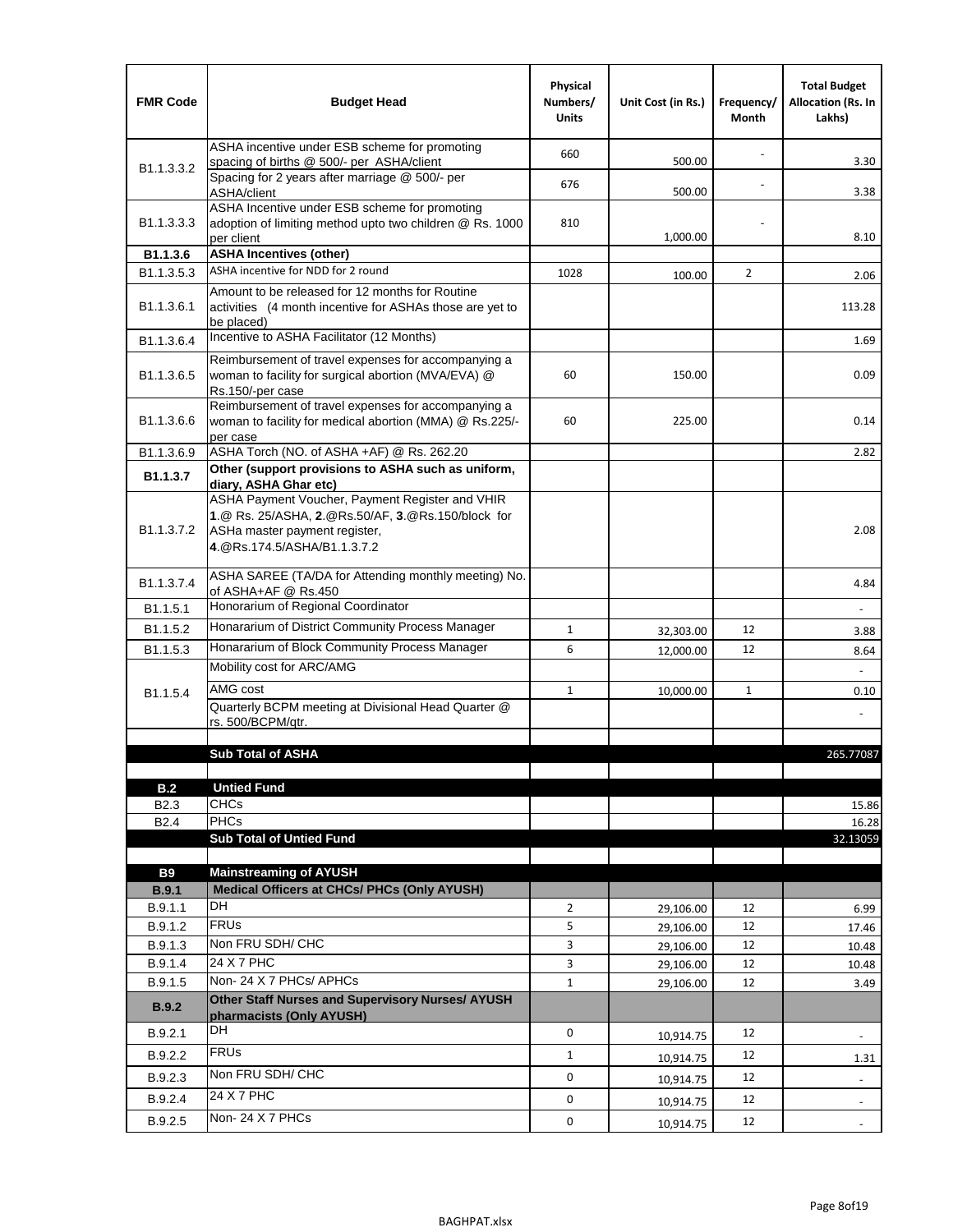| <b>FMR Code</b> | <b>Budget Head</b>                                                                                 | Physical<br>Numbers/<br><b>Units</b> | Unit Cost (in Rs.) | Frequency/<br>Month | <b>Total Budget</b><br>Allocation (Rs. In<br>Lakhs) |
|-----------------|----------------------------------------------------------------------------------------------------|--------------------------------------|--------------------|---------------------|-----------------------------------------------------|
|                 | Panchkarma Unit Lokbabdhu Rajnarayna Joint<br><b>Hospital, Lucknow</b>                             |                                      |                    |                     |                                                     |
| B.9.2.6         | Honararium of Panchkarma Technician (1Male and 1<br>Female)                                        | 0                                    | 10,000.00          | 12                  |                                                     |
|                 | Honorarium of Panchkarma Attendent                                                                 | 0                                    | 8,000.00           | 12                  |                                                     |
|                 | Lumpsum amount for Sweeper (Safai Karmi)                                                           |                                      |                    |                     | 0                                                   |
| <b>B9.3</b>     | <b>Other Activities (Excluding HR)</b>                                                             |                                      |                    |                     |                                                     |
| B9.3.1          | Contingency AYUSH wings                                                                            | $\mathbf{1}$                         | 20,000.00          |                     | 0.20                                                |
| B9.3.3          | Establishment of Panchkarma Unit                                                                   |                                      |                    |                     | $\mathbf 0$                                         |
| B9.3.4          | Construction of AYUSH Wing                                                                         | 0                                    | 3,000,000.00       |                     |                                                     |
|                 |                                                                                                    |                                      |                    |                     |                                                     |
|                 | Sub Total of Mainstreaming of AYUSH                                                                |                                      |                    |                     | 50.41                                               |
| <b>B10</b>      | <b>IEC-BCC NRHM</b>                                                                                |                                      |                    |                     |                                                     |
|                 | <b>Girls Child Day</b>                                                                             |                                      |                    |                     |                                                     |
| B.10.3.5        | <b>Division level</b>                                                                              | 0                                    | 50,000.00          | 1                   |                                                     |
|                 | <b>Block level</b>                                                                                 | 6                                    | 10,000.00          | $\mathbf{1}$        | 0.60                                                |
| <b>B.10.7</b>   | Priniting activities (please specify)<br>SM booklet @Rs 20.00 for all ANCs                         |                                      |                    |                     |                                                     |
| B.10.7.1        | MCP card @ Rs 10 for all ANCs                                                                      | 34614<br>34614                       | 20.00<br>10.00     |                     | 6.92<br>3.46                                        |
| <b>B.10.7.4</b> | <b>Other printing</b>                                                                              |                                      |                    |                     |                                                     |
| B.10.7.4.1      | <b>IEC-BCC Material for NDD</b>                                                                    |                                      |                    |                     |                                                     |
|                 | IEC material, poster, banner @ Rs. 14000 per block for 2<br>round                                  | 6                                    | 14000              | $\overline{2}$      | 1.68                                                |
|                 | Teaching and community hand bills/pumphlets and check<br>list @ Rs. 14000 per block for 2 round    | 6                                    | 14000              | 2                   | 1.68                                                |
|                 | 5 Fipchart per block @ Rs. 200 per Flip chart( one time)                                           | 30                                   | 200                | $\mathbf{1}$        | 0.06                                                |
|                 | AWW and Teacher hand out @ Rs. 7 each for 2 round                                                  | 2164                                 | $\overline{7}$     | 2                   | 0.30                                                |
|                 | ASHA hand out @ Rs. 2 each for 2 round                                                             | 1028                                 | $\overline{2}$     | $\overline{2}$      | 0.04                                                |
|                 | <b>AFHC cards</b><br>For DH & MC level Existing AFHS clinics                                       | 0                                    |                    | 2000                | $\overline{\phantom{a}}$                            |
| B.10.7.4.2      | For CHC level Existing AFHS clinics                                                                | 0                                    | 0.50<br>0.50       | 2000                | $\overline{\phantom{a}}$                            |
|                 | For PHC level existing AFHS clinics                                                                | 0                                    | 0.50               | 2000                | $\bar{\phantom{a}}$                                 |
|                 | AFHC Register (3 register per clinic)                                                              | 0                                    | 150.00             | $\mathbf{1}$        | $\blacksquare$                                      |
|                 | Printing of RBSK card and registers                                                                | 0                                    |                    |                     |                                                     |
|                 | MHT Register for AWC<br>MHT Register for School                                                    | 587                                  | 100.00             | $\mathbf{1}$        | 0.59                                                |
|                 | (Class-1 to 12)                                                                                    | 227                                  | 100.00             | $\mathbf{1}$        | 0.23                                                |
| B.10.7.4.3      | RBSK Format (microplan, reporting) @ Rs. 3000/ per                                                 | 6                                    |                    | $\mathbf{1}$        |                                                     |
|                 | block<br>RBSK card for children of AWC and School                                                  |                                      | 3,000.00           |                     | 0.18                                                |
|                 | AWC (Twice in year)                                                                                | 293400                               | 1.20               |                     | 3.52                                                |
|                 | School (Class 1 to 12)                                                                             | 113479                               | 0.75               |                     | 0.85                                                |
|                 | <b>Sub Total IEC</b>                                                                               |                                      |                    |                     |                                                     |
|                 |                                                                                                    |                                      |                    |                     | 20.11                                               |
| <b>B.11</b>     |                                                                                                    |                                      |                    |                     |                                                     |
| B.11.2.5        | Recurring support of 18 BCTV                                                                       |                                      |                    |                     | 0                                                   |
|                 |                                                                                                    |                                      |                    |                     |                                                     |
| <b>B14</b>      | Innovations (if any)<br>Religious and Community Leaders Meet @ Rs.                                 |                                      |                    |                     |                                                     |
| B14.6           | 10000/District/meeting                                                                             | $\mathbf{1}$                         | 10,000.00          |                     | 0.10                                                |
| B14.11          | Rogi Sahayata Kendra @ Rs. 664200 including 5%                                                     |                                      |                    |                     |                                                     |
| B14.12          | increment in HR cost<br>AAA Platform - Monitoring & Microplanning meeting for<br>frontline workers |                                      |                    |                     |                                                     |
|                 | Nurse Mentor Programme and Establishment of Mini                                                   |                                      |                    |                     |                                                     |
|                 | <b>Skill Lab</b>                                                                                   |                                      |                    |                     |                                                     |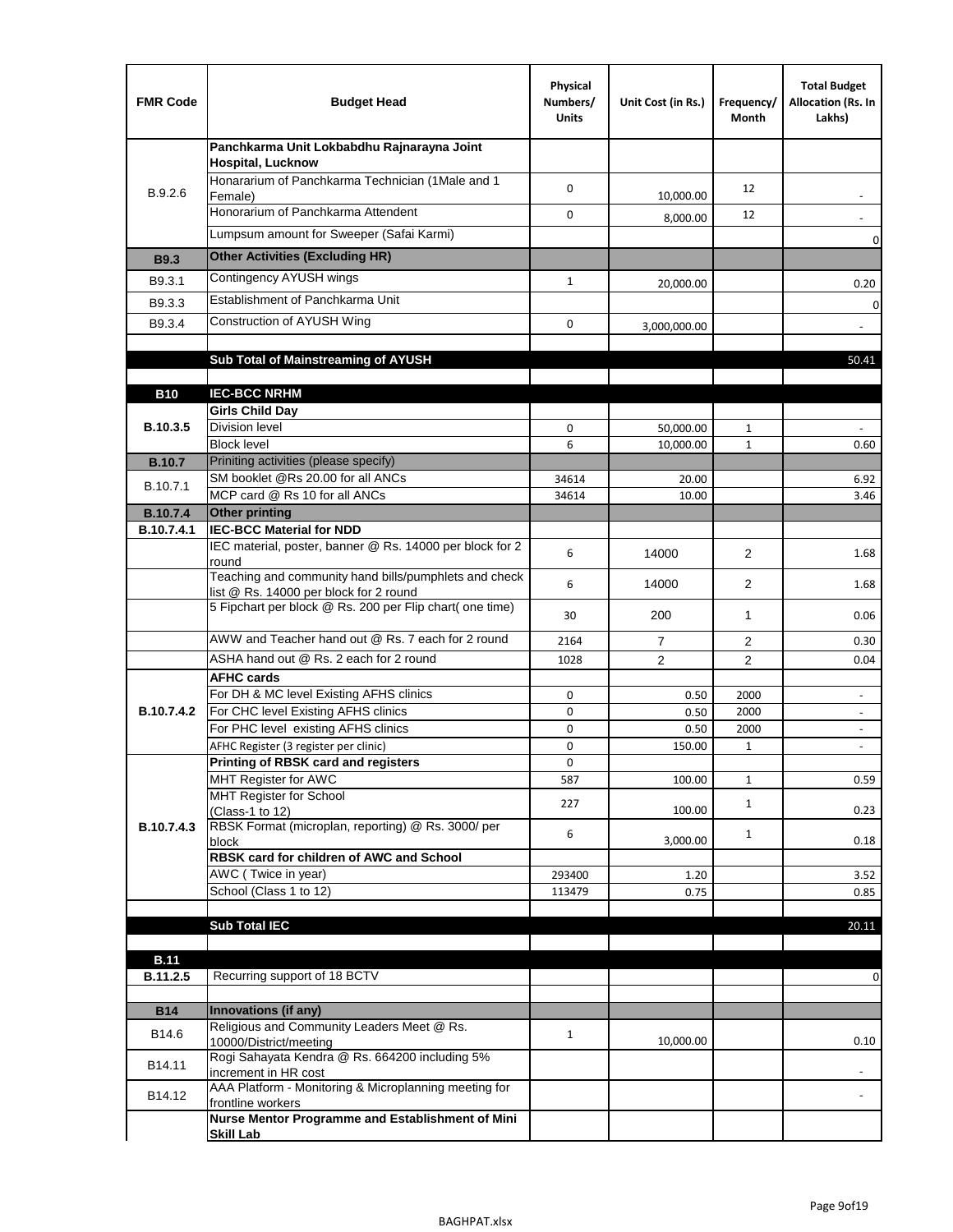| <b>FMR Code</b>     | <b>Budget Head</b>                                                                              | Physical<br>Numbers/<br><b>Units</b> | Unit Cost (in Rs.) | Frequency/<br>Month | <b>Total Budget</b><br>Allocation (Rs. In<br>Lakhs) |
|---------------------|-------------------------------------------------------------------------------------------------|--------------------------------------|--------------------|---------------------|-----------------------------------------------------|
| B14.19              | Honoraium of Naurse Mentor (Existing)                                                           | 0                                    | 38,588.00          | 12                  |                                                     |
|                     | Honoraium of Naurse Mentor for 12 montys (New)                                                  | 0                                    | 36,750.00          | 12                  | $\overline{a}$                                      |
|                     | Honoraium of Naurse Mentor fro 10 months (New)                                                  | 0                                    | 36,750.00          | 10                  | $\blacksquare$                                      |
| B14.22              | Training Strategy for Village Health and Nutrition Days<br>(VHNDs)                              |                                      |                    |                     | 3.06                                                |
|                     | Free Transport Facilities to PLHIV(People Living with                                           |                                      |                    |                     |                                                     |
| B14.25              | HIV) for treatment                                                                              |                                      |                    |                     |                                                     |
|                     | On ART cost                                                                                     |                                      |                    |                     |                                                     |
|                     | PRE ART Cost                                                                                    |                                      |                    |                     |                                                     |
|                     | <b>KAYAKALP' Award Scheme</b>                                                                   |                                      |                    |                     |                                                     |
|                     | Training for Swachha Bharat Abhiyan                                                             |                                      |                    |                     |                                                     |
|                     | Awareness cum Internal Assessors Training Workshop @                                            |                                      |                    |                     |                                                     |
|                     | Rs. 33000/Disitrict                                                                             |                                      |                    |                     | 0.33                                                |
|                     | District level Hospital Rs. 20000/District                                                      |                                      |                    |                     | 0.20                                                |
|                     | <b>CHC</b> level                                                                                | 3                                    | 15,000.00          |                     | 0.45                                                |
|                     | PHC level                                                                                       | 3                                    | 6,000.00           |                     | 0.18                                                |
| B14.29              | <b>Internal Assessment</b>                                                                      |                                      |                    |                     |                                                     |
|                     | District level Hospital (Quarterly)                                                             | $\mathbf{1}$                         | 2,000.00           | 4                   | 0.08                                                |
|                     | CHC level (Quarterly)                                                                           | 3                                    | 1,000.00           | $\overline{4}$      | 0.12                                                |
|                     | PHC level (Quarterly)                                                                           | 3                                    | 500.00             | 4                   | 0.06                                                |
|                     | <b>Peer Assessment</b>                                                                          |                                      |                    |                     |                                                     |
|                     | <b>District level Hospital</b>                                                                  | 1                                    | 25,000.00          |                     | 0.25                                                |
|                     | <b>CHC</b> level                                                                                | 3                                    | 10,000.00          |                     | 0.30                                                |
|                     | PHC level                                                                                       | 3                                    | 5,000.00           |                     | 0.15                                                |
|                     | <b>Matritwa Saptah</b>                                                                          |                                      |                    |                     |                                                     |
|                     | District level activities @Rs 50000                                                             | 1                                    | 50,000.00          |                     | 0.50                                                |
|                     | Mobility support @ Rs 17600/block                                                               | 6                                    | 17,600.00          |                     | 1.06                                                |
| B14.33              | Printing of formats, reports and HRP register @ 50/ANM                                          | 220                                  | 50.00              |                     | 0.11                                                |
|                     | <b>IEC Support</b>                                                                              |                                      |                    |                     |                                                     |
|                     | District level                                                                                  | 1                                    | 2,500.00           |                     | 0.03                                                |
|                     | <b>Block Level</b>                                                                              | 6                                    | 25,000.00          |                     | 1.50                                                |
|                     | hoarding 5/dist & 1/FRU & 1/block @ Rs. 2000/-                                                  | 15                                   | 2,000.00           |                     | 0.30                                                |
|                     | <b>Gestational Diabetes Mallitius Pilot - 18 districts</b>                                      |                                      |                    |                     |                                                     |
|                     |                                                                                                 |                                      |                    |                     |                                                     |
| B14.34              | Glucometer @ 1 /ANM+2/Block+2 additional<br>Procurement of Glucose 75mg, (2*all ANCs+24*5%GDMs) | 0                                    | 3,000.00           |                     |                                                     |
|                     |                                                                                                 | 0                                    | 25.00              |                     |                                                     |
|                     | Insulin 9 vials *5% ANCs                                                                        | 0                                    | 50.00              |                     | $\blacksquare$                                      |
|                     | with syringe (900 units/+18 syringes)<br><b>Misoprost Distribution for Home Deliveries</b>      | 0                                    | 20.00              |                     |                                                     |
|                     | Printing of registers @ Rs50.00 each                                                            |                                      |                    |                     |                                                     |
|                     | Budget for Tab Mesoprostol procurement in Lakh                                                  |                                      |                    |                     | $\overline{\phantom{a}}$<br>$\blacksquare$          |
| B14.35              | ASHA Incentive @ Rs.100.00 each case in Lakh                                                    |                                      |                    |                     |                                                     |
|                     | Block level ANM/ ASHAs training @ 23650/ in Lakh                                                |                                      |                    |                     | $\overline{\phantom{a}}$                            |
|                     | District Orientation meeting @Rs 20000, in Lakh                                                 |                                      |                    |                     | $\omega$                                            |
|                     | <b>Sub Total Innovation</b>                                                                     |                                      |                    |                     | 8.77                                                |
| <b>B15</b>          | <b>Planning, Implementation and Monitoring</b>                                                  |                                      |                    |                     |                                                     |
| <b>B15.2</b>        | <b>Quality Assurance</b>                                                                        |                                      |                    |                     |                                                     |
| B <sub>15.2.2</sub> | <b>Division Level Human Resource</b>                                                            | 0                                    |                    |                     |                                                     |
|                     | Honorarium of Existing Divisonal Consultant - Quality @                                         |                                      |                    |                     |                                                     |
|                     | Rs. 45000/month for 10 months                                                                   | 0                                    | 45,000.00          | 10                  |                                                     |
|                     | Honorarium of Vacant Divisonal Consultant - Quality @<br>Rs. 45000/month for 2 months           | 0                                    | 45,000.00          | $\overline{2}$      |                                                     |
|                     | Honararium of Existing Divisonal Consultant - Public                                            | 0                                    | 45,000.00          | $\overline{2}$      |                                                     |
|                     | Health @ Rs.45000/PM for 10 Months<br>Honararium of Vacant Divisonal Consultant - Public Health |                                      |                    |                     |                                                     |
|                     | @ Rs.45000/PM for 2 Months                                                                      | 0                                    | 45,000.00          | 10                  |                                                     |
|                     | Data Entry Operator @Rs 12000/PM for 2 Month ("New<br>Position)                                 | 0                                    | 12,000.00          | $\overline{2}$      |                                                     |
|                     | <b>District Level Human Resource</b>                                                            |                                      |                    |                     |                                                     |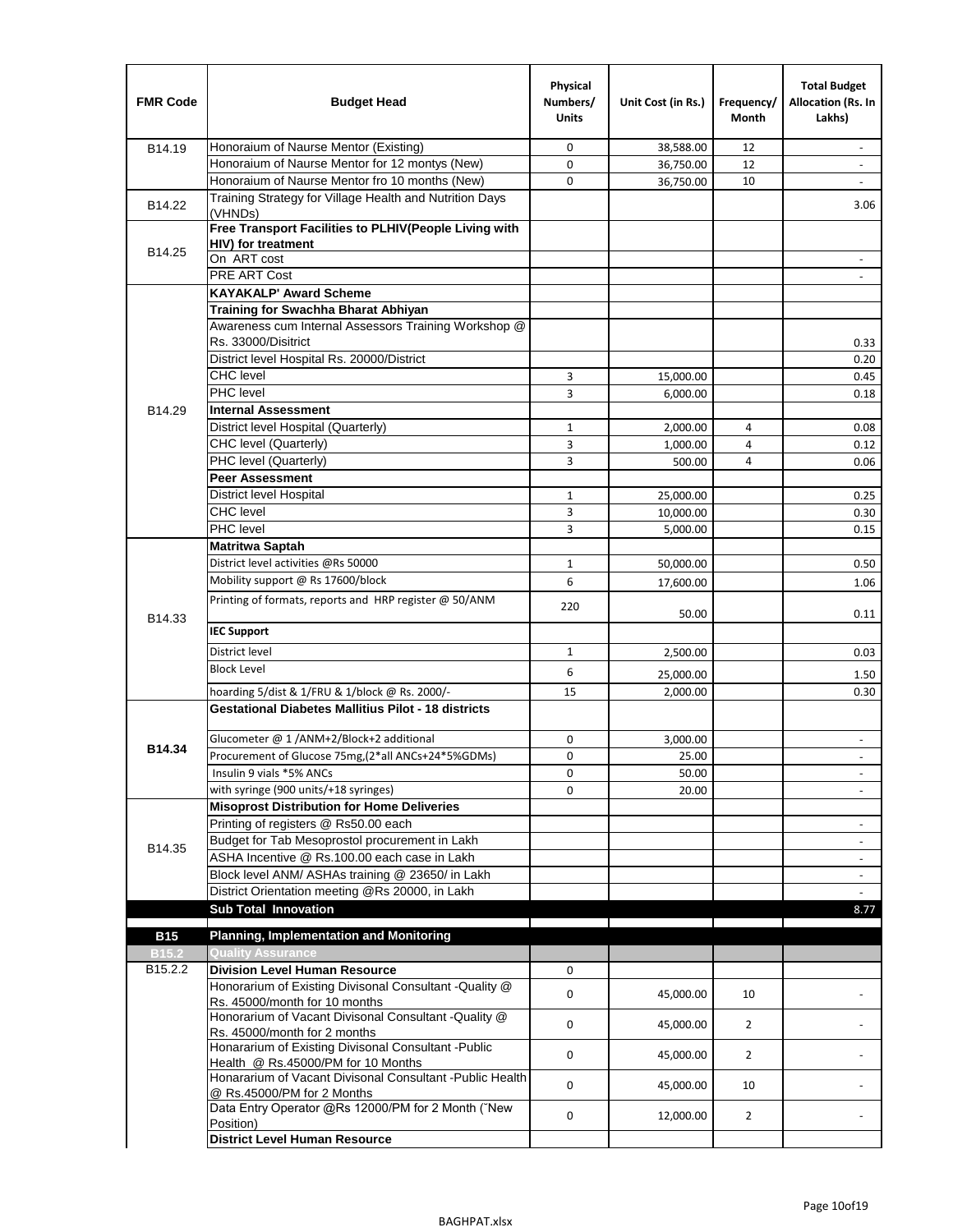| <b>FMR Code</b>         | <b>Budget Head</b>                                                                                | Physical<br>Numbers/<br><b>Units</b> | Unit Cost (in Rs.) | Frequency/<br><b>Month</b> | <b>Total Budget</b><br>Allocation (Rs. In<br>Lakhs) |
|-------------------------|---------------------------------------------------------------------------------------------------|--------------------------------------|--------------------|----------------------------|-----------------------------------------------------|
|                         | Honorarium of Existing District Consultant -Quality @ Rs.<br>40000/month for 10 months            | $\mathbf{1}$                         | 40,000.00          | 10                         | 4.00                                                |
|                         | Honorarium of Vacant District Consultant -Quality @ Rs.<br>40000/month for 2 months               | $\mathbf 0$                          | 40,000.00          | $\overline{2}$             |                                                     |
|                         | Honararium of Existing Hospital Quality Manager @<br>Rs.35000/PM for 10 Months                    | $\mathbf{1}$                         | 35,000.00          | 10                         | 3.50                                                |
|                         | Honararium of Vacant Hospital Quality Manager @<br>Rs.35000/PM for 2 Months                       | $\mathbf 0$                          | 35,000.00          | $\overline{2}$             |                                                     |
|                         | Data Entry Operator @ Rs 12000/PM for 2 Month ("New<br>Position)                                  | $\mathbf{1}$                         | 12,000.00          | $\overline{2}$             | 0.24                                                |
| B15.2.4                 | <b>Review meetings</b>                                                                            |                                      |                    |                            |                                                     |
| B <sub>15.2</sub> .4.2  | Division                                                                                          | 0                                    | 5,000.00           |                            |                                                     |
|                         | <b>District</b>                                                                                   | $\overline{2}$                       | 2,000.00           |                            | 0.04                                                |
|                         | Monitoring and Supportive Supervision Visits-Divisional<br>QUA (10 visits per month) for 6 months | $\mathbf 0$                          | 1,800.00           |                            |                                                     |
| B15.2.5.2               | Monitoring and Supportive Supervision Visits-District<br>QUA (10 visits per month) for 6 months   | 60                                   | 1,200.00           |                            | 0.72                                                |
|                         | <b>Office Equipments-District &amp; Division</b>                                                  |                                      |                    |                            |                                                     |
|                         | <b>Division Level</b>                                                                             |                                      |                    |                            |                                                     |
|                         | Office Equipment @ Rs.3.5 Lac/Division                                                            |                                      |                    |                            | $\overline{\phantom{a}}$                            |
| B15.2.5.5               | Operational cost @ Rs.17000/-PM for 10 Month                                                      |                                      |                    |                            | $\pmb{0}$                                           |
|                         | <b>District Level</b>                                                                             |                                      |                    |                            |                                                     |
|                         | Office Equipment @ Rs.3.5 Lac/District                                                            | 0                                    | 350,000.00         | $\mathbf{1}$               | $\blacksquare$                                      |
|                         | Operational cost @ Rs.14000/-PM for 10 Month                                                      | $1\,$                                | 14,000.00          | 10                         | 1.40                                                |
| B15.2.5.6               | Operational Cost for District Hospitals                                                           | $\mathbf{1}$                         | 2,000.00           |                            | 0.02                                                |
|                         | <b>Sub Total Quality Assurance</b>                                                                |                                      |                    |                            | 9.92                                                |
| B15.3                   | <b>Monitoring and Evaluation</b>                                                                  |                                      |                    |                            |                                                     |
| B15.3.1                 | <b>HMIS</b>                                                                                       |                                      |                    |                            |                                                     |
| B15.3.1.2               | Data Entry Operators at Block level                                                               |                                      |                    |                            | 9.17                                                |
| B15.3.1.3.1             | HR and Infrastructure for 100% service updation on<br><b>HMIS/MCTS Portal</b>                     |                                      |                    |                            | 3.69                                                |
| B <sub>15.3.1.5.2</sub> | Mobility Support for HMIS & MCTS at District level                                                |                                      |                    |                            | 0.22                                                |
| B15.3.1.6               | Printing of HMIS Formats<br>Printing of MCTS follow-up formats/ services due list/ work           |                                      |                    |                            | 0.43                                                |
| B15.3.2.2               | plan                                                                                              |                                      |                    |                            | 0.33                                                |
| B15.3.2.7               | Internet Connectivity through LAN / data card                                                     |                                      |                    |                            | 0.52                                                |
| B15.3.2.8               | Procurement & Installation of VSAT (Capex)                                                        |                                      |                    |                            | 0.72                                                |
| B15.3.2.12              | Other office expenditure                                                                          |                                      |                    |                            | 1.08                                                |
| B15.3.2.13              | Printing of RCH Registers                                                                         |                                      |                    |                            | 0.28                                                |
|                         | <b>Sub Total of HMIS</b>                                                                          |                                      |                    |                            | 16.44                                               |
| <b>B.16</b>             | <b>PROCUREMENT</b>                                                                                |                                      |                    |                            |                                                     |
| B16.1                   | <b>Procurement of Equipment</b>                                                                   |                                      |                    |                            |                                                     |
|                         | <b>Equipments for Blood Banks/ BSUs</b>                                                           |                                      |                    |                            |                                                     |
| B16.1.1.1               | Equipments For Blood banks/ BCSUs                                                                 |                                      |                    |                            | 0                                                   |
| B16.1.2                 | <b>Equipments For BSUs</b><br>Procurement of equipment: CH                                        |                                      |                    |                            | 7.3                                                 |
|                         | Procurement of NRC Computer/Printer/UPS/Data Card @                                               |                                      |                    |                            |                                                     |
| B16.1.2.7               | Rs. 60000/NRC                                                                                     | $\mathbf{1}$                         | 60,000.00          | 0                          | 0.60                                                |
| B16.1.2.8               | Procurement of Computer/Printer/UPS/Data Card -SNCUs                                              |                                      |                    |                            |                                                     |
|                         | for VJB Female Hospital Lucknow<br>Procurement of Equipments for SNCUs for VAB Female             |                                      |                    |                            | 0                                                   |
| B16.1.2.9               | Hospital lucknow                                                                                  |                                      |                    |                            | 0                                                   |
| B16.1.6                 | <b>Equipments for RKSK &amp; RBSK</b>                                                             |                                      |                    |                            |                                                     |
| B16.1.6.1               | <b>Equipments for AFHCs</b>                                                                       | 0                                    | 7,000.00           | $\mathbf{1}$               | ÷,                                                  |
|                         | <b>Equipment for Mobile health teams</b>                                                          | 0                                    |                    |                            |                                                     |
| B16.1.6.3.1             | No. of Vision Chart                                                                               | 24                                   | 700                |                            |                                                     |
| *                       | (2 chart per team)<br>No. of weighing scale (1 per team)                                          | 12                                   | 1000               |                            | 0.17<br>0.12                                        |
|                         | No. of height scale standing (1 per team)                                                         | 12                                   | 10000              |                            | 1.20                                                |
| <b>B.16.2</b>           | <b>Procurement of Drugs</b>                                                                       |                                      |                    |                            |                                                     |
| B.16.2.2.2              | Procurement of drugs under child health (Vitamin A for                                            | 6696                                 | 58.00              |                            | 3.88                                                |
|                         | BSPM) No. of Bottles                                                                              |                                      |                    |                            |                                                     |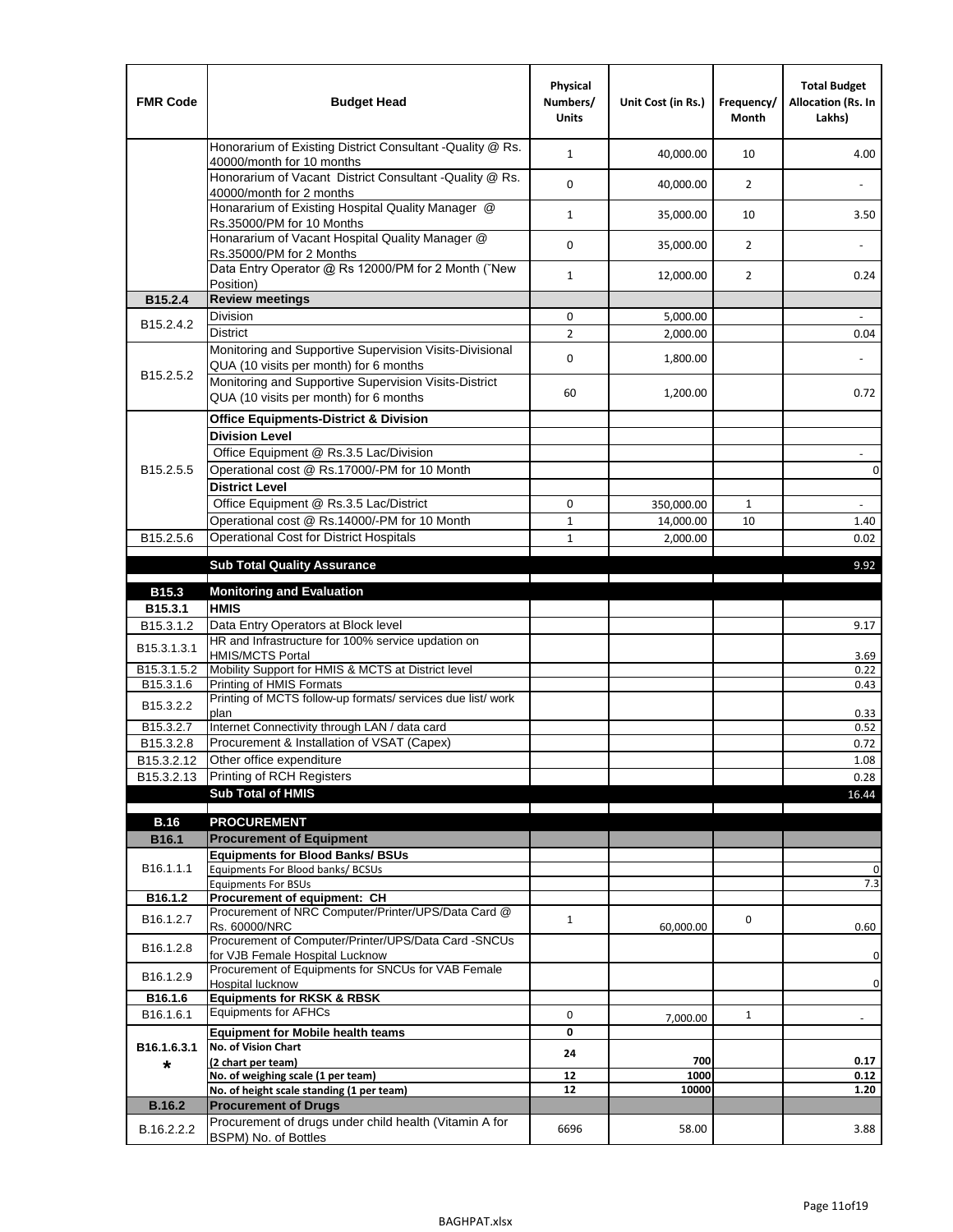| <b>FMR Code</b> | <b>Budget Head</b>                                                               | Physical<br>Numbers/<br>Units | Unit Cost (in Rs.) | Frequency/<br>Month | <b>Total Budget</b><br>Allocation (Rs. In<br>Lakhs) |
|-----------------|----------------------------------------------------------------------------------|-------------------------------|--------------------|---------------------|-----------------------------------------------------|
| B.16.2.4        | <b>Supplies for IMEP</b>                                                         |                               |                    |                     |                                                     |
| B.16.2.4.1      | Biomedical waste management - District level                                     |                               |                    |                     | 1.78                                                |
| B.16.2.4.2      | Biomedical waste management - CHC/PHC level                                      | 7                             | 13,109.00          | 12                  | 11.01                                               |
| B.16.2.4.3      | Cleaning/washing, house-keeping and laundry<br>management - District level       |                               |                    |                     | 6.77                                                |
| B.16.2.4.4      | Cleaning/washing, house-keeping and laundry<br>management - CHC/PHC level        |                               |                    |                     | 13.82                                               |
| B.16.2.4.7      | Cleanliness of Sub Centers for 6 months                                          | 200                           | 500.00             | 6                   | 6.00                                                |
| B.16.2.5.2      | Replenishment of ASHA Drug Kit<br>@300/ Working ASHA                             |                               |                    |                     | 2.71                                                |
| B.16.2.6        | <b>National Iron Plus Initiative (Drugs&amp;Supplies)</b>                        |                               |                    |                     |                                                     |
| B.16.2.6.1      | Children (6m - 60months)                                                         |                               |                    |                     |                                                     |
| B.16.2.6.1.a    | IFA Syrup (@Rs7.99paisa/50mlBottel)                                              | 158558                        | 7.99               |                     | 12.67                                               |
| B.16.2.6.2      | Children 5 - 10 years                                                            |                               |                    |                     |                                                     |
| B.16.2.6.2.a    | IFA tablet small Pink (45mg) @ Rs. 0.182 per tablet, 32 tablet per<br>child)     | 47401                         | 5.82               |                     | 2.76                                                |
| B.16.2.6.2.b    | <b>Albendazole Tablets</b>                                                       | 56222                         | 0.78               | 2                   | 0.88                                                |
| B.16.2.6.3      | <b>WIFS (10-19 years)</b>                                                        |                               |                    |                     |                                                     |
| B.16.2.6.3.a    | IFA Tablet large blue 100 mg tablet @ Rs. 1.41 per 10 tablet for 12<br>months    | 98897                         | 7.33               |                     | 7.25                                                |
|                 | <b>Albendazole Tablets</b>                                                       |                               |                    |                     |                                                     |
| B.16.2.6.3.b    | For Adolescent Girls and boys (School going)                                     | 57257                         | 0.78               | $\overline{2}$      | 0.89                                                |
|                 | For Adolescent Girls (out of School)                                             | 41640                         | 0.78               | $\overline{2}$      | 0.65                                                |
| B.16.2.7        | Drugs & supplies for RBSK                                                        |                               |                    |                     |                                                     |
| B.16.2.7.1      | Medicine for Mobile health team                                                  | 12                            | 5,000.00           |                     | 0.60                                                |
| <b>B.16.2.8</b> | Drugs & supplies for AYUSH                                                       | 14                            | 100,000.00         |                     | 14.00                                               |
| B.16.2.10       | Blood Bags for 93 functional Blood Bank                                          |                               |                    |                     | 0.47                                                |
|                 | For Diagnostics Kits for 93 functional blood bank                                |                               |                    |                     | 0.47                                                |
|                 | <b>Sub Total of Procurement</b>                                                  |                               |                    |                     | 96.01                                               |
|                 |                                                                                  |                               |                    |                     |                                                     |
| <b>B.18</b>     | <b>New Initiatives/ Strategic Interventions</b>                                  |                               |                    |                     |                                                     |
| <b>B.18.2</b>   | <b>Ca Cx Screening</b>                                                           |                               |                    |                     | 0                                                   |
|                 | 7+ Strategy                                                                      |                               |                    |                     |                                                     |
|                 | <b>Family Planning</b><br>No of District Level Govt. COT @ Rs.30000/month for 12 | 0                             |                    | 12                  |                                                     |
| B18.4           | month                                                                            |                               | 30,000.00          |                     |                                                     |
|                 | Extra Incentive for Interval Sterilization @ Rs.260/case                         | 0                             | 260.00             |                     |                                                     |
|                 | Extra Incentive for NSV @ Rs.310/- case                                          | 0                             | 310.00             |                     |                                                     |
|                 | <b>Sub Total of New Innitiatives</b>                                             |                               |                    |                     |                                                     |
|                 | <b>Support Services</b>                                                          |                               |                    |                     |                                                     |
| <b>B22</b>      | <b>Support Strengthening NVBDCP</b>                                              |                               |                    |                     |                                                     |
|                 | Honorarium of Staff-At BRD Medical College                                       |                               |                    |                     |                                                     |
| B22.3           | Honorarium of Staff for 100 Bedded JE/AES Ward -At                               |                               |                    |                     | 0                                                   |
|                 | <b>BRD Medical College</b><br>Increament of Existing HR Catculated @ 5%          |                               |                    |                     | 0                                                   |
|                 | <b>Sub of Support Serveces</b>                                                   |                               |                    |                     | 0                                                   |
|                 |                                                                                  |                               |                    |                     |                                                     |
| <b>B.23</b>     | Other Expenditures (Power Backup, Convergence etc)                               |                               |                    |                     |                                                     |
| B.23.1          | POL for Generators - District level Hospitals                                    | $\mathbf{1}$                  | 35,000.00          | 12                  | 4.20                                                |
| B.23.2          | POL for Generators - CHCs/PHCs                                                   | 6                             | 17,500.00          | 12                  | 12.60                                               |
|                 | <b>Sub Total of Power Backup</b>                                                 |                               |                    |                     | 16.80                                               |
|                 |                                                                                  |                               |                    |                     |                                                     |
| <b>B.24</b>     | <b>Collaboration with Medical Colleges and Knowledge</b>                         |                               |                    |                     |                                                     |
|                 | partners                                                                         |                               |                    |                     |                                                     |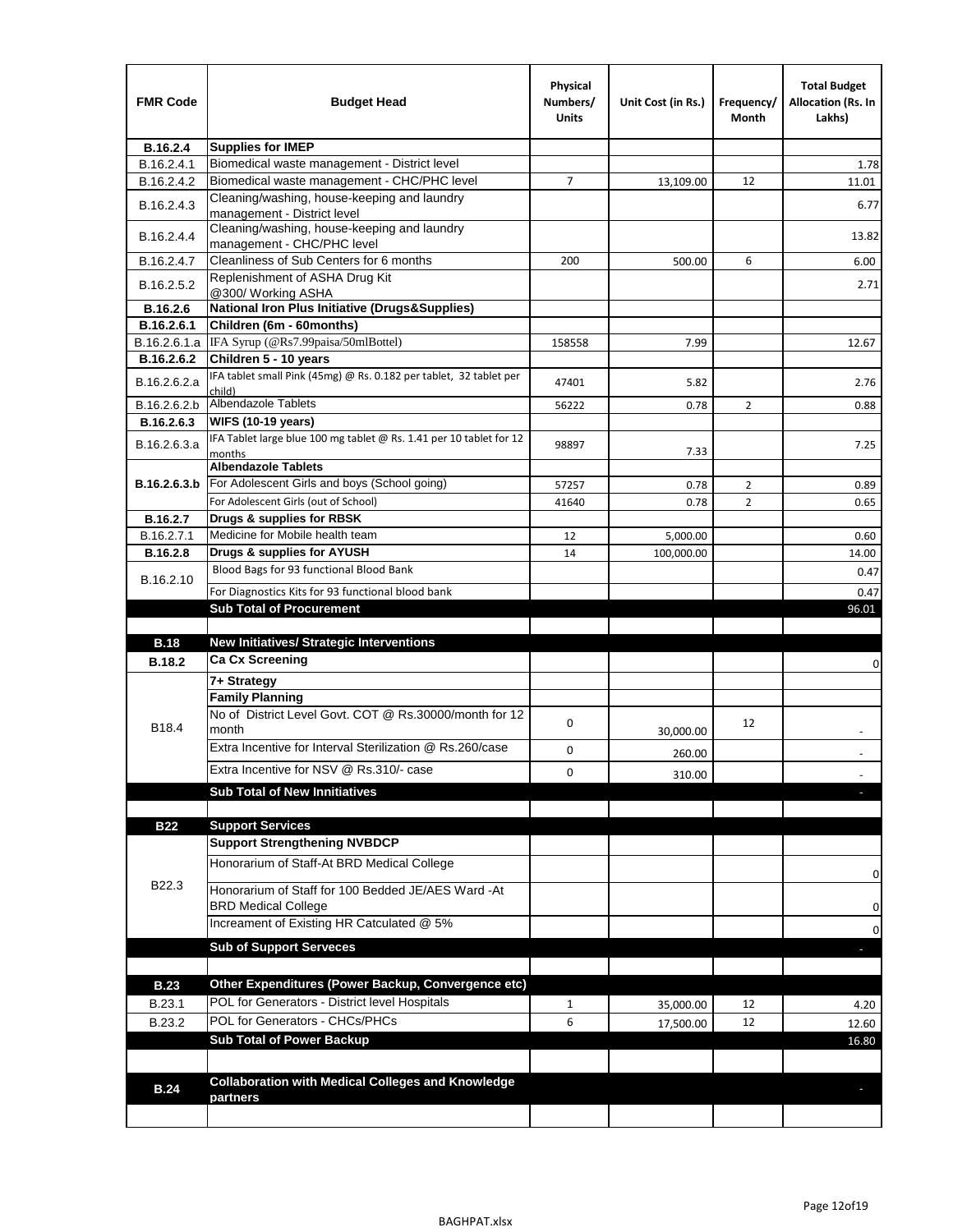| <b>FMR Code</b>  | <b>Budget Head</b>                                                                              | Physical<br>Numbers/<br><b>Units</b> | Unit Cost (in Rs.) | Frequency/<br>Month | <b>Total Budget</b><br>Allocation (Rs. In<br>Lakhs) |
|------------------|-------------------------------------------------------------------------------------------------|--------------------------------------|--------------------|---------------------|-----------------------------------------------------|
| <b>B.25</b>      | National Programme for Prevention and control of                                                |                                      |                    |                     |                                                     |
| B.25.1           | deafness<br><b>Recurring Grant-in-aid</b>                                                       |                                      |                    |                     |                                                     |
| B.25.1.3         | <b>Manpower at District level</b>                                                               |                                      |                    |                     |                                                     |
| B.25.1.3.a       | ENT Surgeon @Rs.80,000/-pm                                                                      | 0                                    |                    |                     |                                                     |
| B.25.1.3.b       | Audiologist@Rs.30,000/-pm                                                                       | 0                                    |                    |                     |                                                     |
| B.25.1.3.c       | Audiometric Assistant@Rs.15,000/-pm                                                             | 0                                    |                    |                     |                                                     |
| B.25.1.3.d       | Instructor for Hearing Impaired Children @Rs.15,000/-pm                                         | 0                                    |                    |                     |                                                     |
| B.25.2           | Non recurring Grant-in-aid                                                                      |                                      |                    |                     |                                                     |
| B.25.2.1         | Training@Rs.10 lakh/ Distt. for 7 level training                                                | 0                                    |                    |                     |                                                     |
| B.25.2.1.b       | District Hospital @Rs.20 lakh/Distt.                                                            | 0                                    |                    |                     |                                                     |
| B.25.2.1.c       | CHC/Sub-Divisional Hospital @Rs.50,000/- Kit                                                    | 0                                    |                    |                     |                                                     |
| B.25.2.1.d       | PHC@RS.15,000/- kit                                                                             | 0                                    |                    |                     |                                                     |
|                  |                                                                                                 |                                      |                    |                     |                                                     |
|                  | National Programme for Prevention and control of<br>deafness                                    |                                      |                    |                     |                                                     |
|                  |                                                                                                 |                                      |                    |                     |                                                     |
| <b>B.29</b>      | National Programme for Prevention and Control of<br><b>Flurosis</b>                             |                                      |                    |                     |                                                     |
| B.29.2.1         | <b>Honorarium of Consultant</b>                                                                 | 0                                    | 40,000.00          | 6                   |                                                     |
|                  |                                                                                                 | 0                                    |                    | 6                   |                                                     |
|                  | Honorarium of Lab Technician<br><b>Health Education and Publicity</b>                           |                                      | 11,000.00          |                     |                                                     |
| B.29.2.2         |                                                                                                 |                                      |                    |                     |                                                     |
|                  | Medical Management including treatment Surgery and                                              |                                      |                    |                     |                                                     |
| B.29.2.4         | rehab-supplumetation of vitamins & minrals                                                      |                                      |                    |                     |                                                     |
|                  |                                                                                                 |                                      |                    |                     |                                                     |
|                  | <b>Sub Total of Flurisis</b>                                                                    |                                      |                    |                     | ь                                                   |
|                  |                                                                                                 |                                      |                    |                     |                                                     |
|                  | <b>Total of Mission Flexipool</b>                                                               |                                      |                    |                     | 516.36                                              |
|                  |                                                                                                 |                                      |                    |                     |                                                     |
| C                | <b>IMMUNISATION</b>                                                                             |                                      |                    |                     |                                                     |
| C.1              | RI strengthening project (Review meeting, Mobility                                              |                                      |                    |                     |                                                     |
|                  | support. Outreach services etc)<br>Mobility Support for supervision for distict level officers. |                                      |                    |                     |                                                     |
| C.1.a            |                                                                                                 | $\mathbf{1}$                         | 250,000.00         |                     | 2.50                                                |
| C.1.c            | Printing and dissemination of Immunization cards, tally                                         | 41549                                | 10.00              |                     | 4.15                                                |
|                  | sheets, monitoring forms etc.<br>Quarterly review meetings exclusive for RI at district level   |                                      |                    |                     |                                                     |
| C.1.e            | with Block MOs, CDPO, and other stake holders                                                   | 24                                   | 500.00             |                     | 0.12                                                |
| C.1.f            | Quarterly review meetings exclusive for RI at block                                             | 4192                                 | 75.00              |                     | 3.14                                                |
|                  | Focus on slum & underserved areas in urban                                                      |                                      |                    |                     |                                                     |
| C.1.g            | areas/alternative vaccinator for slums (only where regular                                      | 36                                   | 2,100.00           |                     | 0.76                                                |
|                  | ANM under NUHM not engaged) Rs. 450/- per session for<br>4 session and Rs. 300/- contingency.   |                                      |                    |                     |                                                     |
| C.1.h            | Mobilization of children through ASHA or other mobilizers                                       | 20160                                | 150.00             |                     | 30.24                                               |
|                  |                                                                                                 |                                      |                    |                     |                                                     |
| C.1.i            | Alternative vaccine delivery in hard to reach areas                                             | 6048                                 | 150.00             |                     | 9.07                                                |
| $C.1$ .<br>C.1.k | Alternative Vaccine Deliery in other areas<br>To develop microplan at sub-centre level          | 14112<br>210                         | 75.00<br>100.00    |                     | 10.58<br>0.21                                       |
|                  | For consolidation of micro plans at block level/PHC @ Rs.                                       |                                      |                    |                     |                                                     |
| C.1.1            | 1000/- and District level @ Rs.2000/-                                                           |                                      |                    |                     | 0.08                                                |
| C.1.m            | POL for vaccine delivery from State to district and from<br>district to PHC/CHCs                | $\mathbf{1}$                         | 150,000.00         |                     | 1.50                                                |
| C.1.n            | Consumables for computer including provision for internet                                       | $\mathbf{1}$                         | 400.00             | 12                  | 0.05                                                |
| C.1.o            | access<br>Red/Black plastic bags etc.                                                           | 20160                                | 6.00               |                     | 1.21                                                |
| C.1.p            | Hub Cutter/Bleach/Hypochlorite solution/ Twin bucket @                                          | 7                                    | 1,200.00           |                     | 0.08                                                |
|                  | Rs. 1200/- for 2 Buckets                                                                        |                                      |                    |                     |                                                     |
| C.1.q            | <b>Safety Pits</b><br><b>State specific requirement</b>                                         | $\overline{2}$                       | 5,250.00           |                     | 0.11                                                |
|                  |                                                                                                 |                                      |                    |                     |                                                     |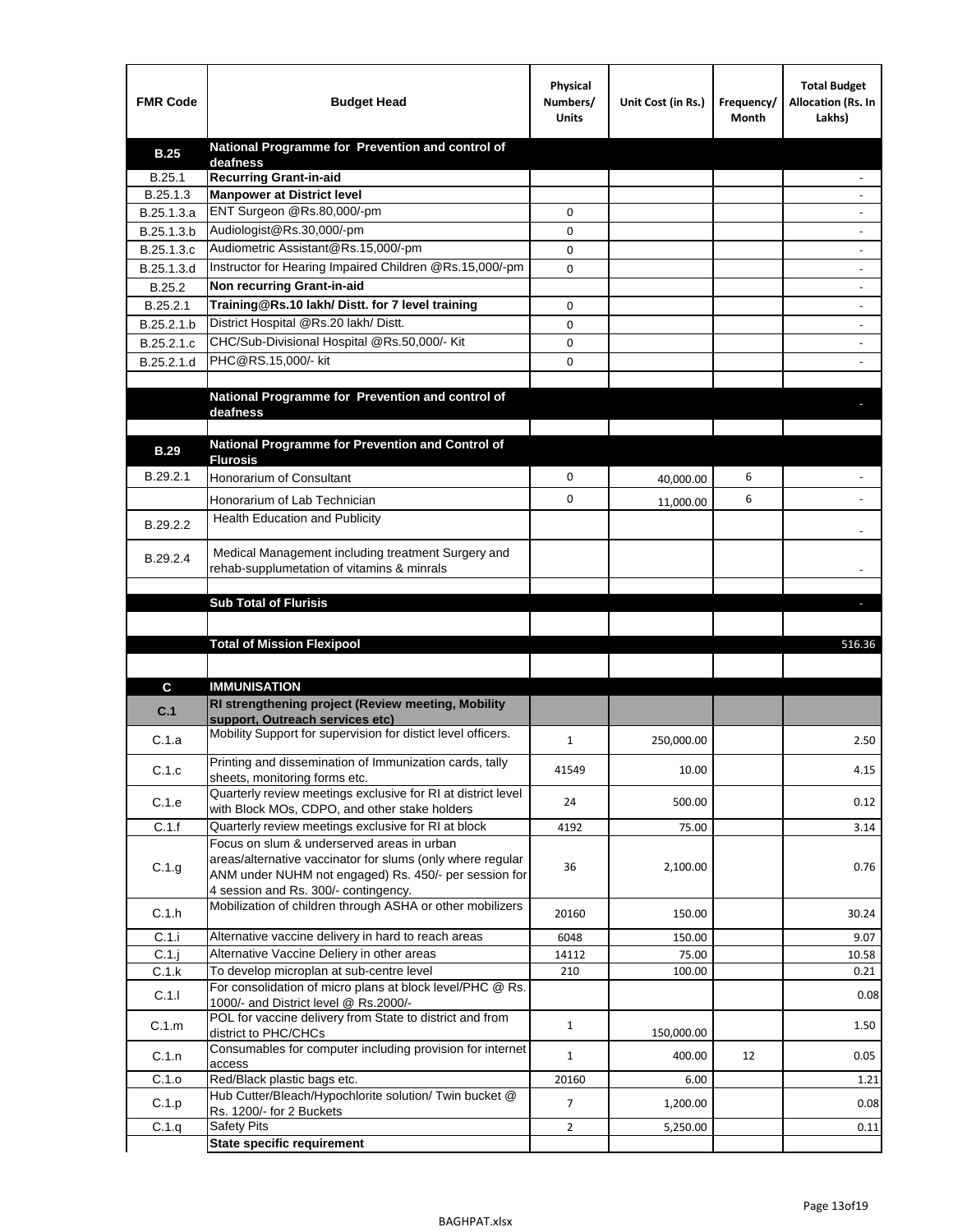| <b>FMR Code</b> | <b>Budget Head</b>                                                                                                                                                              | Physical<br>Numbers/<br><b>Units</b> | Unit Cost (in Rs.) | Frequency/<br>Month | <b>Total Budget</b><br><b>Allocation (Rs. In</b><br>Lakhs) |
|-----------------|---------------------------------------------------------------------------------------------------------------------------------------------------------------------------------|--------------------------------------|--------------------|---------------------|------------------------------------------------------------|
|                 | Funds for annual maintenance operation of WIC/WIF at                                                                                                                            | $\mathbf 0$                          | 40,000.00          |                     | 0.00                                                       |
|                 | state and division level<br>Electricity bill for WIC/WIF at state and division level                                                                                            | $\mathbf 0$                          | 100,000.00         |                     | 0.00                                                       |
| C.1.r           | POL for generators & operational expenses at divisional                                                                                                                         |                                      |                    |                     |                                                            |
|                 | vaccine storage and state vaccine store                                                                                                                                         | $\mathbf 0$                          | 200,000.00         |                     | 0.00                                                       |
|                 | POL for generators & operational expenses at district<br>level vaccine storage points and other cold chain points                                                               | $\mathbf{1}$                         | 120,000.00         |                     | 1.20                                                       |
|                 | <b>AEFI Kits</b>                                                                                                                                                                |                                      |                    |                     | 0.07                                                       |
| C.1.s           | Teeka Express Operational Cost                                                                                                                                                  |                                      |                    |                     |                                                            |
| C.2             | <b>Salary of Contractual Staffs</b>                                                                                                                                             |                                      |                    |                     |                                                            |
| C.2.2           | Honorarium for Computer Assistants support for District<br>level                                                                                                                | $\mathbf{1}$                         | 12,127.00          | 12                  | 1.46                                                       |
| C.3             | <b>Training under Immunisation</b>                                                                                                                                              |                                      |                    |                     |                                                            |
|                 | District level Orientation training including Hep B, Measles                                                                                                                    |                                      |                    |                     |                                                            |
| C.3.1           | & JE(wherever required) for 2 days ANM, Multi Purpose<br>Health Worker (Male), LHV, Health Assistant<br>(Male/Female), Nurse MidWives, BEEs & other staff (as<br>per RCH norms) | $\overline{2}$                       | 46,200.00          |                     | 0.92                                                       |
| C.3.2           | Three day training including Hep B, Measles & JE<br>(wherever required) of Medical Officers of RI using<br>revised MO training module)                                          | $\mathbf 0$                          | 65,600.00          |                     | 0.00                                                       |
| C.3.4           | Two days cold chain handlers training for block level cold<br>chain hadlers by State and district cold chain officers                                                           | 0.00                                 |                    |                     | 0.18                                                       |
| C.3.5           | One day training of block level data handlers by DIOs and<br>District cold chain officer                                                                                        | 8                                    | 500.00             |                     | 0.04                                                       |
|                 | <b>Cold chain maintenance</b>                                                                                                                                                   |                                      |                    |                     |                                                            |
|                 | Cold chain maintenance for CHC/PHC @ Rs. 750/- per                                                                                                                              | $\overline{7}$                       |                    |                     | 0.05                                                       |
| C.4             | unit                                                                                                                                                                            |                                      | 750.00             |                     |                                                            |
|                 | Cold chain maintenance for District level @ Rs. 15000/-<br>per district                                                                                                         | $\mathbf{1}$                         | 15,000.00          |                     | 0.15                                                       |
| C.5             | <b>ASHA Incentive</b>                                                                                                                                                           | 28040                                | 150                |                     | 42.06                                                      |
|                 | Mobility support for outreach areas for 25 disdtricts                                                                                                                           |                                      |                    |                     |                                                            |
|                 | Mobility support for HRG/ construction sites                                                                                                                                    |                                      |                    |                     |                                                            |
|                 | Sub Total of RI                                                                                                                                                                 |                                      |                    |                     | 109.94074                                                  |
|                 |                                                                                                                                                                                 |                                      |                    |                     |                                                            |
| D               | <b>National Iodine Deficiency Disorders Control</b><br>Programme (NIDDCP)                                                                                                       |                                      |                    |                     |                                                            |
| D.3             | <b>Health Education and Publicity</b>                                                                                                                                           |                                      |                    |                     | 0.10                                                       |
|                 |                                                                                                                                                                                 |                                      |                    |                     |                                                            |
|                 | <b>GRAND TOTAL (A+B+C+D)</b>                                                                                                                                                    |                                      |                    |                     | 1,723.44                                                   |
|                 |                                                                                                                                                                                 |                                      |                    |                     |                                                            |
|                 | <b>National Disease Control Programme (NDCP)</b>                                                                                                                                |                                      |                    |                     |                                                            |
|                 | <b>INTEGRATED DISEASE SURVEILLANCE</b>                                                                                                                                          |                                      |                    |                     |                                                            |
| Е               | <b>PROGRAMME (IDSP)</b>                                                                                                                                                         |                                      |                    |                     |                                                            |
| E.1             | <b>REMUNERATION FOR CONTRACTUAL HUMAN</b><br><b>RESOURCE</b>                                                                                                                    |                                      |                    |                     |                                                            |
| E.1.9           | District Epidemiologists                                                                                                                                                        |                                      |                    |                     | 1.65                                                       |
| E.1.10          | District Microbiologist at District labs                                                                                                                                        |                                      |                    |                     |                                                            |
| E.1.11          | District Data Manager                                                                                                                                                           |                                      |                    |                     | 2.56                                                       |
| E.1.12          | Data Entry Operator*                                                                                                                                                            |                                      |                    |                     | 1.51                                                       |
| E.1.13<br>E.2   | Others if any (pl specify)<br><b>TRAINING</b>                                                                                                                                   |                                      |                    |                     | $\omega$                                                   |
|                 | Training at State/District Level (1 batch = 20                                                                                                                                  |                                      |                    |                     |                                                            |
|                 | participants)                                                                                                                                                                   |                                      |                    |                     |                                                            |
| E.2.3           | Hospital Pharmacists/Nurses Training (1 day)                                                                                                                                    |                                      |                    |                     | 0.45                                                       |
| E.3             | <b>LABORATORY SUPPORT</b>                                                                                                                                                       |                                      |                    |                     |                                                            |
|                 | <b>District Public Health Laboratory Strengthening</b>                                                                                                                          |                                      |                    |                     |                                                            |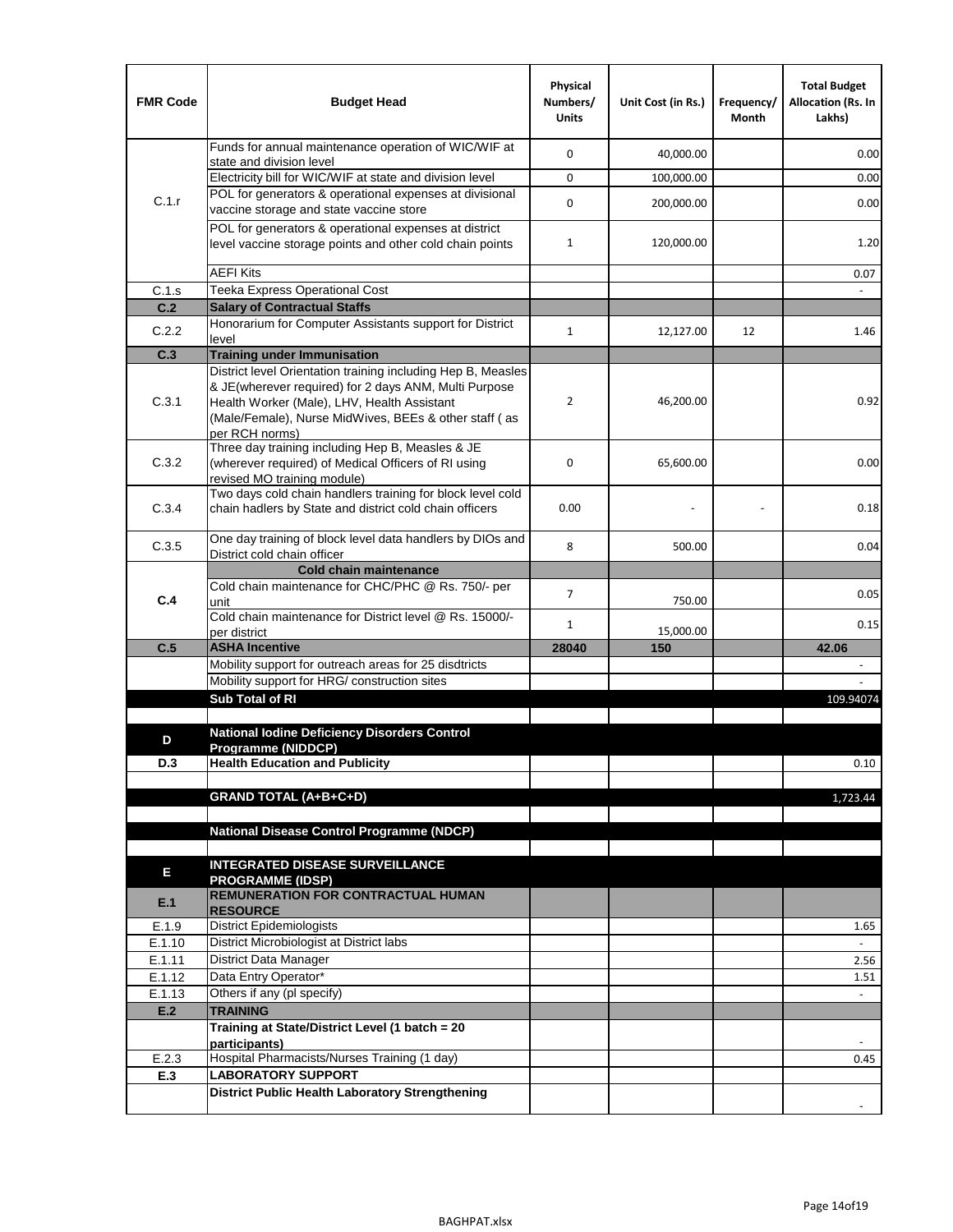| <b>FMR Code</b> | <b>Budget Head</b>                                                                                                                                                                                                                                | Physical<br>Numbers/<br><b>Units</b> | Unit Cost (in Rs.) | Frequency/<br><b>Month</b> | <b>Total Budget</b><br>Allocation (Rs. In<br>Lakhs) |
|-----------------|---------------------------------------------------------------------------------------------------------------------------------------------------------------------------------------------------------------------------------------------------|--------------------------------------|--------------------|----------------------------|-----------------------------------------------------|
| E.3.5           | Expenses on account of consumables, operating<br>expenses, office expenses, transport of samples,<br>miscellaneous etc.                                                                                                                           |                                      |                    |                            |                                                     |
| E.4             | <b>OPERATIONAL COSTS</b>                                                                                                                                                                                                                          |                                      |                    |                            |                                                     |
| E.4.1           | MOBILITY: Travel Cost, POL, mobility cost at SSU & DSU<br>on need basis                                                                                                                                                                           |                                      |                    |                            | 0.60                                                |
| E.4.2           | Office expenses on telephone, fax, Broadband Expenses,<br>Weekly Alert Bulletin/Annual Disease Surveillance report,<br>minor repairs and AMC of IT/office equipment supplied<br>under IDSP, Meetings and other miscellenious<br>expenditures etc. |                                      |                    |                            | 1.50                                                |
|                 | Sub Total of IDSP                                                                                                                                                                                                                                 |                                      |                    |                            | 8.27                                                |
|                 |                                                                                                                                                                                                                                                   |                                      |                    |                            |                                                     |
| F               | <b>NVBDCP</b>                                                                                                                                                                                                                                     |                                      |                    |                            |                                                     |
| F.1.1           | <b>Malaria</b>                                                                                                                                                                                                                                    |                                      |                    |                            |                                                     |
| F.1.1.a         | <b>Contractual Payments</b>                                                                                                                                                                                                                       |                                      |                    |                            |                                                     |
| F.1.1.a.i       | <b>MPW</b> contractual                                                                                                                                                                                                                            |                                      |                    |                            |                                                     |
| F.1.1.a.iv      | District VBD Consultant 18 nos. (Non-Project States) @ Rs<br>22895 pm.for 6 months (Rs 1.37 lakhs per consulatant per<br>year)                                                                                                                    |                                      |                    |                            | $\overline{\phantom{a}}$                            |
| F.1.1.a.vii     | VBD Consultant 1 no. (preferably entomologist) @ Rs 22500<br>p.m. for 6 months                                                                                                                                                                    |                                      |                    |                            |                                                     |
| F.1.1.b         | <b>ASHA Incentive</b>                                                                                                                                                                                                                             |                                      |                    |                            | 0.50                                                |
| F.1.1.c         | <b>Operational Cost</b>                                                                                                                                                                                                                           |                                      |                    |                            | $\overline{\phantom{a}}$                            |
| F.1.1.c.ii      | Operational cost for IRS                                                                                                                                                                                                                          |                                      |                    |                            | 0.10                                                |
| F.1.1.e         | <b>IEC/BCC</b>                                                                                                                                                                                                                                    |                                      |                    |                            | 1.46                                                |
| F.1.1.f         | PPP / NGO and Intersectoral Convergence                                                                                                                                                                                                           |                                      |                    |                            | $\omega$                                            |
| F.1.1.g         | <b>Training / Capacity Building</b>                                                                                                                                                                                                               |                                      |                    |                            | 1.10<br>10.05                                       |
| F.1.1.h         | <b>Zonal Entomological units</b>                                                                                                                                                                                                                  |                                      |                    |                            |                                                     |
|                 | <b>Sub total of Malaria</b>                                                                                                                                                                                                                       |                                      |                    |                            | 13.21                                               |
|                 |                                                                                                                                                                                                                                                   |                                      |                    |                            |                                                     |
| F.1.2           | Dengue & Chikungunya                                                                                                                                                                                                                              |                                      |                    |                            |                                                     |
| F.1.2.a         | Strengthening surveillance (As per GOI approval)                                                                                                                                                                                                  |                                      |                    |                            |                                                     |
| F.1.2.a(i)      | Apex Referral Labs recurrent                                                                                                                                                                                                                      |                                      |                    |                            |                                                     |
| F.1.2.a(ii)     | Sentinel surveillance Hospital recurrent                                                                                                                                                                                                          |                                      |                    |                            | 2.00                                                |
| F.1.2.f         | Vector Control, environmental management & fogging<br>machine                                                                                                                                                                                     |                                      |                    |                            |                                                     |
|                 | Dengue & Chikungunya                                                                                                                                                                                                                              |                                      |                    |                            | 2.00                                                |
|                 |                                                                                                                                                                                                                                                   |                                      |                    |                            |                                                     |
| F.1.4           | Lymphatic Filariasis                                                                                                                                                                                                                              |                                      |                    |                            |                                                     |
|                 | State Task Force, State Technical Advisory Committee meeting,                                                                                                                                                                                     |                                      |                    |                            |                                                     |
|                 | printing of forms/registers, mobility support, district                                                                                                                                                                                           |                                      |                    |                            |                                                     |
| F.1.4.a         | coordination meeting, sensitization of media etc., morbidity<br>management, monitoring & supervision and mobility support                                                                                                                         |                                      |                    |                            |                                                     |
|                 | for Rapid Response Team and contingency support<br>(16                                                                                                                                                                                            |                                      |                    |                            |                                                     |
|                 | districts only)                                                                                                                                                                                                                                   |                                      |                    |                            |                                                     |
| F.1.4.b         | Microfilaria Survey (16 districts only)                                                                                                                                                                                                           |                                      |                    |                            |                                                     |
|                 | Monitoring & Evaluation (Post MDA assessment by medical                                                                                                                                                                                           |                                      |                    |                            |                                                     |
| F.1.4.c         | colleges (Govt. & private)/ICMR institutions ) (16 districts only)                                                                                                                                                                                |                                      |                    |                            |                                                     |
|                 | Training/sensitization of district level officers on ELF and drug                                                                                                                                                                                 |                                      |                    |                            |                                                     |
| F.1.4.d         | distributors including peripheral health workers(16 districts                                                                                                                                                                                     |                                      |                    |                            |                                                     |
|                 | only)                                                                                                                                                                                                                                             |                                      |                    |                            |                                                     |
|                 | Specific IEC/BCC at state, district, PHC, Sub-centre and village                                                                                                                                                                                  |                                      |                    |                            |                                                     |
| F.1.4.e         | level including VHSC/GKs for community mobilization efforts to                                                                                                                                                                                    |                                      |                    |                            |                                                     |
|                 | realize the desired drug compliance of 85% during MDA (16                                                                                                                                                                                         |                                      |                    |                            |                                                     |
|                 | districts only)<br>Honorarium for Drug Distribution including ASHAs and                                                                                                                                                                           |                                      |                    |                            |                                                     |
| F.1.4.f         | supervisors involved in MDA<br>(16 districts only)                                                                                                                                                                                                |                                      |                    |                            |                                                     |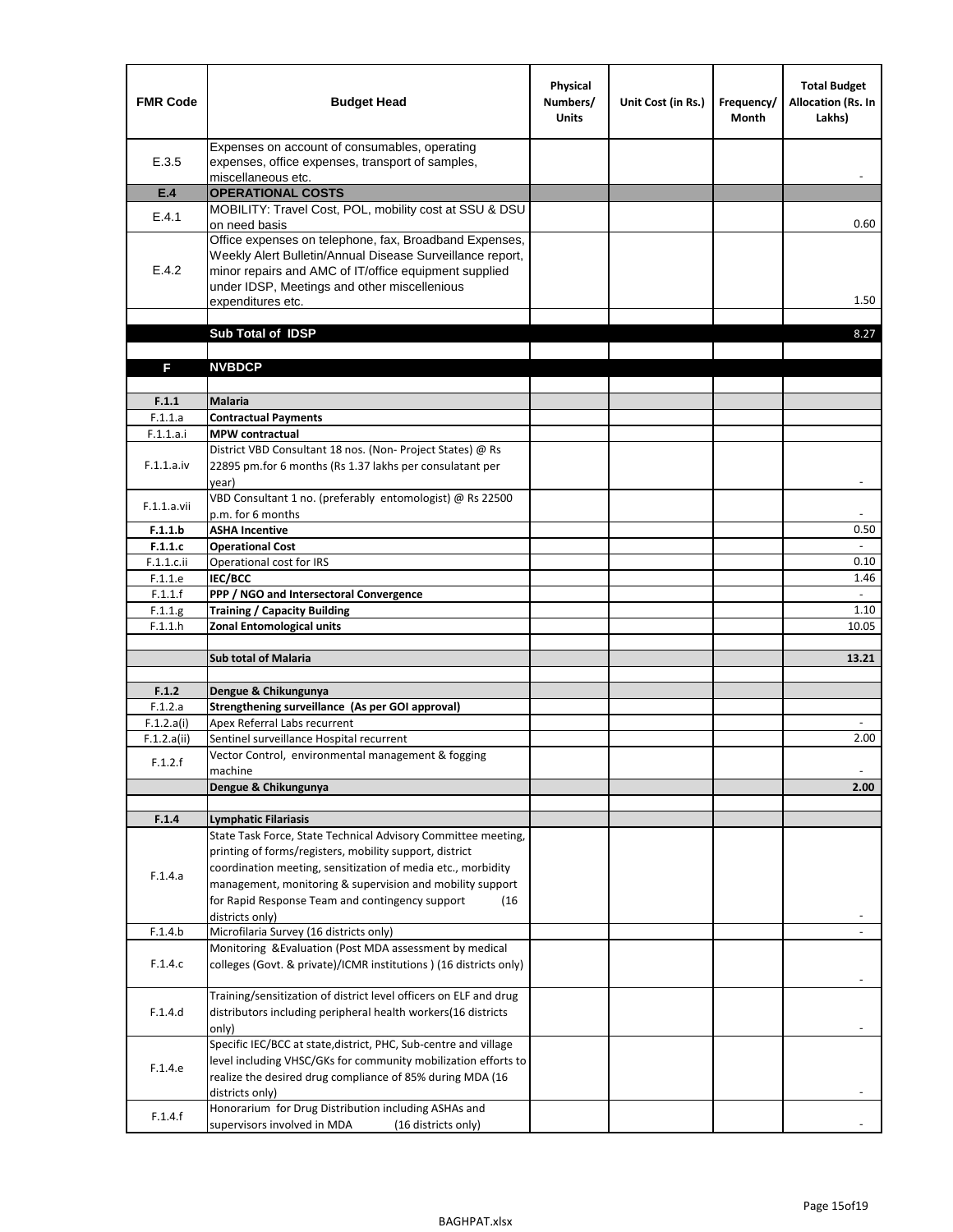| <b>FMR Code</b> | <b>Budget Head</b>                                                                                                                         | Physical<br>Numbers/<br><b>Units</b> | Unit Cost (in Rs.)                                                              | Frequency/<br>Month            | <b>Total Budget</b><br>Allocation (Rs. In<br>Lakhs) |
|-----------------|--------------------------------------------------------------------------------------------------------------------------------------------|--------------------------------------|---------------------------------------------------------------------------------|--------------------------------|-----------------------------------------------------|
| F.1.4.g.        | Verification and validation for stoppage of MDA in LF endemic<br>districts (17 Districts)                                                  |                                      |                                                                                 |                                |                                                     |
| F.1.4.g.i       | a) Additional MF Survey                                                                                                                    |                                      |                                                                                 |                                |                                                     |
| F.1.4.g.ii      | b) ICT Survey                                                                                                                              |                                      |                                                                                 |                                |                                                     |
| $F.1.4.g.$ iii  | c) ICT Cost                                                                                                                                |                                      |                                                                                 |                                |                                                     |
| F.1.4.h         | Verification of LF endemicity in non-endemic districts (24<br>Districts)                                                                   |                                      |                                                                                 |                                |                                                     |
| F.1.4.h.i       | a) Lymphoedema & Hydrocele Survey                                                                                                          |                                      |                                                                                 |                                | 0.20                                                |
|                 | <b>Lymphatic Filariasis</b>                                                                                                                |                                      |                                                                                 |                                | 0.20                                                |
|                 |                                                                                                                                            |                                      |                                                                                 |                                |                                                     |
| F.1.5           | Kala-azar                                                                                                                                  |                                      |                                                                                 |                                |                                                     |
| F.1.5           | Case search/ Camp Approach                                                                                                                 |                                      |                                                                                 |                                | $\overline{\phantom{a}}$                            |
| F.1.5.a         | Spray Pumps & accessories                                                                                                                  |                                      |                                                                                 |                                | ٠                                                   |
| F.1.5.b         | Operational cost for spray including spray wages                                                                                           |                                      |                                                                                 |                                |                                                     |
| F.1.5.c         | Mobility/POL/supervision                                                                                                                   |                                      |                                                                                 |                                | $\blacksquare$                                      |
| F.1.5.d         | Monitoring & Evaluation                                                                                                                    |                                      |                                                                                 |                                | $\overline{\phantom{a}}$                            |
| F.1.5.e         | Training for spraying                                                                                                                      |                                      |                                                                                 |                                | $\overline{\phantom{m}}$                            |
| F.1.5.f         | IEC/BCC/Advocacy                                                                                                                           |                                      |                                                                                 |                                |                                                     |
| F.1.5.g         | Incentive to ASHA                                                                                                                          |                                      |                                                                                 |                                | $\overline{\phantom{a}}$                            |
| F.1.5.h         | Loss of Wages                                                                                                                              |                                      |                                                                                 |                                |                                                     |
| F.1.5.i         | Free Diet                                                                                                                                  |                                      |                                                                                 |                                |                                                     |
|                 |                                                                                                                                            |                                      |                                                                                 |                                |                                                     |
|                 | Kala-azar                                                                                                                                  |                                      |                                                                                 |                                |                                                     |
| F.6             | Cash grant for decentralized commodities                                                                                                   |                                      |                                                                                 |                                | 9.00                                                |
|                 |                                                                                                                                            |                                      |                                                                                 |                                |                                                     |
|                 | Sub Total of NVB DCP                                                                                                                       |                                      | the contract of the contract of the contract of the contract of the contract of | the property of the control of | 24.41                                               |
| G               | <b>NLEP</b>                                                                                                                                |                                      |                                                                                 |                                |                                                     |
| G 1.            | Improved early case detection                                                                                                              |                                      |                                                                                 |                                |                                                     |
| G 1.1           | Incentive to ASHA                                                                                                                          |                                      |                                                                                 |                                |                                                     |
|                 | Incentive for Case detection by ASHA/AWW/Volunteers                                                                                        |                                      |                                                                                 |                                |                                                     |
|                 | etc.diagnosis @ Rs. 250 per case                                                                                                           | 17                                   | 250.00                                                                          |                                | 0.04                                                |
|                 | Incentive for timely cure of MB cases @ Rs. 600 per case                                                                                   | $\mathbf{1}$                         | 600.00                                                                          |                                | 0.01                                                |
|                 | Incentive for timely cure of PB cases @ Rs. 400 per case                                                                                   | $\overline{2}$                       | 400.00                                                                          |                                | 0.01                                                |
| G1.1 a          | Sensitization of ASHA                                                                                                                      | 200                                  | 100.00                                                                          |                                | 0.20                                                |
| G <sub>2</sub>  | <b>Improved case management</b>                                                                                                            |                                      |                                                                                 |                                |                                                     |
|                 | DPMR Services, (MCR footwear, Aids and appliances,<br>Welfare allowance to BPL patients for RCS, Support<br>to govt. institutions for RCS) |                                      |                                                                                 |                                |                                                     |
|                 | Cost of MCR / Protective footwear@ Rs.300/-                                                                                                | 25                                   | 300.00                                                                          |                                | 0.08                                                |
|                 | Amount for Aids/ appliances/ self care kits/ patient welfare                                                                               |                                      |                                                                                 |                                |                                                     |
| G 2.1           | items etc.                                                                                                                                 |                                      |                                                                                 |                                | 0.17                                                |
|                 | Patients for RCS to be paid welfare allowance @ Rs. 8000/-                                                                                 | 0                                    | 8,000.00                                                                        |                                |                                                     |
|                 | No. of RCS to be paid for as Support to govt. institutions for<br>RCS @5000/-                                                              | 0                                    | 5,000.00                                                                        |                                |                                                     |
| G 2.2           | Urban L:eprosy Control, (Mega city - 0, Medium city (1) -<br>3 , Med. City (2)-1 Township -19)                                             |                                      |                                                                                 |                                |                                                     |
| G 2.3           | Material & Supplies                                                                                                                        |                                      |                                                                                 |                                | $\overline{\phantom{a}}$                            |
|                 | Supportive drugs                                                                                                                           |                                      |                                                                                 |                                | 0.75                                                |
| G 2.3.i         | Lab. reagents & equipments                                                                                                                 |                                      |                                                                                 |                                | 0.05                                                |
|                 | Printing works                                                                                                                             |                                      |                                                                                 |                                | 0.20                                                |
| G <sub>3</sub>  | <b>Stigma Reduced</b>                                                                                                                      |                                      |                                                                                 |                                |                                                     |
|                 | Mass media, Outdoor media, Rural media, Advocacy                                                                                           |                                      |                                                                                 |                                |                                                     |
| G 3.1           | media                                                                                                                                      |                                      |                                                                                 |                                | 0.98                                                |
| G 5.            | Monitoring, Supervision and Evaluation System<br>improved                                                                                  |                                      |                                                                                 |                                |                                                     |
| G 5.1           | <b>Travel Cost and Review Meeting</b>                                                                                                      |                                      |                                                                                 |                                |                                                     |
| G 5.1.ii        | travel expenses - Contractual Staff at District level                                                                                      |                                      |                                                                                 |                                | 0.04                                                |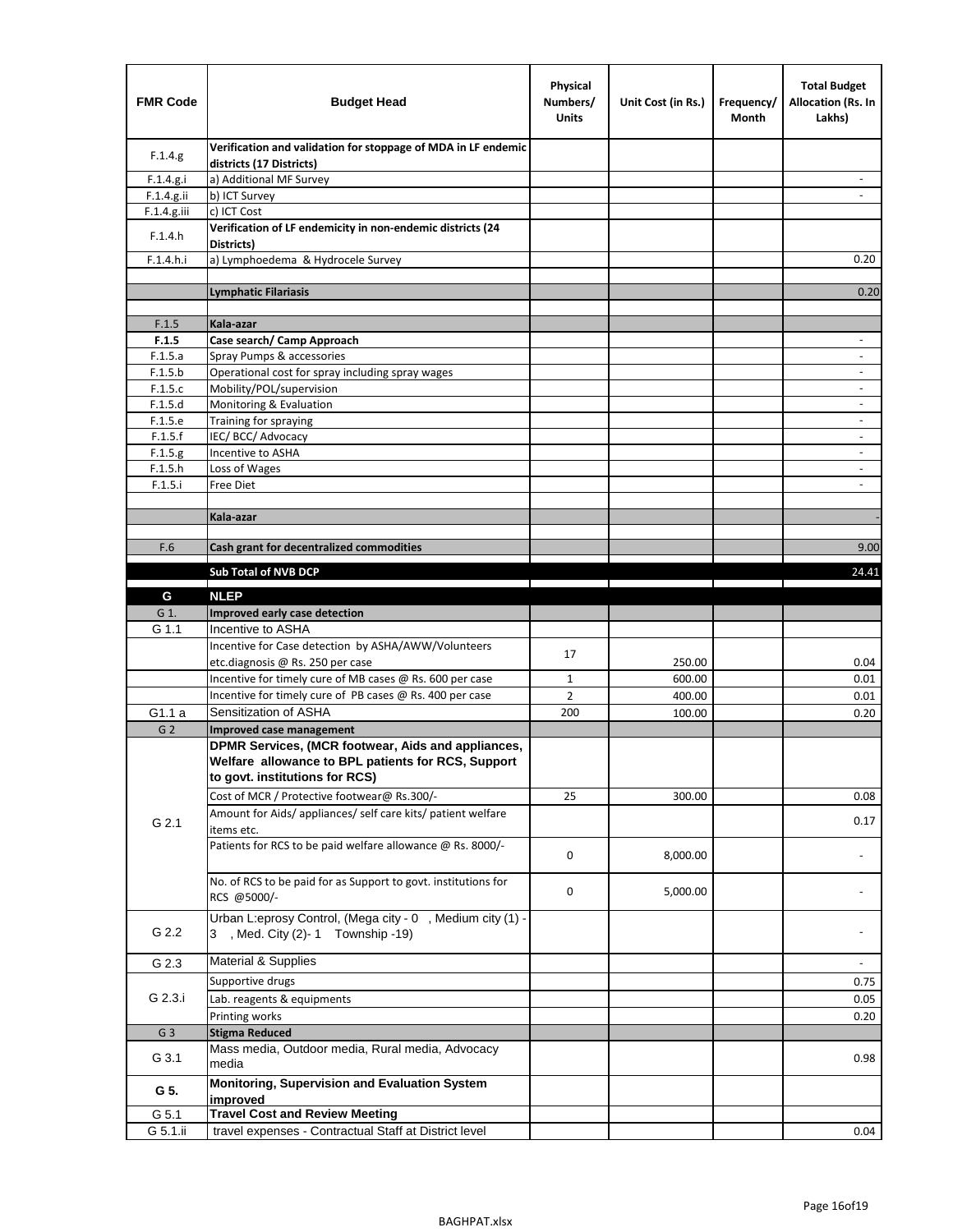| <b>FMR Code</b> | <b>Budget Head</b>                                                                                              | Physical<br>Numbers/<br><b>Units</b> | Unit Cost (in Rs.) | Frequency/<br>Month | <b>Total Budget</b><br>Allocation (Rs. In<br>Lakhs) |
|-----------------|-----------------------------------------------------------------------------------------------------------------|--------------------------------------|--------------------|---------------------|-----------------------------------------------------|
| G 5.2           | <b>Office Operation &amp; Maintenance</b>                                                                       |                                      |                    |                     |                                                     |
| G 5.2.i         | Office operation - State Cell                                                                                   |                                      |                    |                     |                                                     |
| G 5.2.ii        | Office operation - District Cell                                                                                |                                      |                    |                     | 0.35                                                |
| G 5.2 .iii      | Office equipment maint. State                                                                                   |                                      |                    |                     |                                                     |
| G 5.4           | <b>Vehicle Hiring and POL</b>                                                                                   |                                      |                    |                     |                                                     |
| G 5.4.ii        | <b>District Cell</b>                                                                                            |                                      |                    |                     | 0.30                                                |
| G 6.2           | <b>Contractual Staff at Disrrict &amp; block level</b>                                                          |                                      |                    |                     |                                                     |
|                 | <b>District Leprosy Consultant</b>                                                                              | 0                                    | 33,000.00          | 12                  |                                                     |
| G 6.2.ii        | Physio Therapist                                                                                                | 0                                    | 27,500.00          | 12                  | $\overline{\phantom{a}}$                            |
|                 | Contractual Staff Para Medical Worker, (PMW @ 17600pm)                                                          | $\mathbf{1}$                         | 17,600.00          | 12                  | 2.11                                                |
| G 7.            | <b>Others</b>                                                                                                   |                                      |                    |                     |                                                     |
| G 7.1           | Travel expenses for regular staff for specific programme /<br>training need, awards etc                         |                                      |                    |                     | 0.16                                                |
|                 | HR increment calculated $\omega$ 5% for above approvals                                                         |                                      |                    |                     | 0.11                                                |
|                 | Sub Total NLEP                                                                                                  |                                      |                    |                     | 5.54                                                |
|                 |                                                                                                                 |                                      |                    |                     |                                                     |
| Н               | <b>RNTCP</b>                                                                                                    |                                      |                    |                     |                                                     |
| H.1             | Civil Works                                                                                                     |                                      |                    |                     | 1.75                                                |
| H.2             | Laboratory Materials                                                                                            |                                      |                    |                     | 4.33                                                |
| H.3             | Honorarium/Counselling Charges                                                                                  |                                      |                    |                     | 13.79                                               |
| H.4             | <b>ACSM</b>                                                                                                     |                                      |                    |                     | 2.30                                                |
| H.5             | <b>Equipment Maintenance</b>                                                                                    |                                      |                    |                     | 0.48                                                |
| H.6             | Training                                                                                                        |                                      |                    |                     | 2.49                                                |
| H.7             | Vehicle Operation(POL & Manitainance)                                                                           |                                      |                    |                     | 3.10                                                |
| H.8             | Vehicle hiring                                                                                                  |                                      |                    |                     | 5.02                                                |
| H.9             | Public Private Mix(PP/NGO Support)                                                                              |                                      |                    |                     | 9.29                                                |
| H.10            | <b>Medical Colleges</b>                                                                                         |                                      |                    |                     | $\blacksquare$                                      |
| H.11            | Office Operation (Miscellaneous)                                                                                |                                      |                    |                     | 1.19                                                |
| H.12            | <b>Contractual Services</b>                                                                                     |                                      |                    |                     | 55.09                                               |
| H.13            | Printing                                                                                                        |                                      |                    |                     | 1.10                                                |
| H.15            | Procurement of Drugs                                                                                            |                                      |                    |                     | 0.65                                                |
| H.16            | Procurement of Vehicles                                                                                         |                                      |                    |                     | 0.65                                                |
| H.17            | <b>Procurement of Equipments</b>                                                                                |                                      |                    |                     | 0.75                                                |
| H.18            | Patient Support & Transportation Charges                                                                        |                                      |                    |                     | 3.50                                                |
| H.19            | Supervision and Monitoring                                                                                      |                                      |                    |                     | 3.33                                                |
|                 | <b>Grand Total</b>                                                                                              |                                      |                    |                     | 108.82                                              |
|                 |                                                                                                                 |                                      |                    |                     |                                                     |
|                 | <b>Total of NDCP</b>                                                                                            |                                      |                    |                     | 147.05                                              |
|                 |                                                                                                                 |                                      |                    |                     |                                                     |
|                 |                                                                                                                 |                                      |                    |                     |                                                     |
|                 | Non Communicable Disease Control Programme (NCD)                                                                |                                      |                    |                     |                                                     |
| Т               | National Programme for Control of Blindness (NPCB)                                                              |                                      |                    |                     | ÷.                                                  |
| 1.1             | <b>Recurring Grant-in aid</b>                                                                                   |                                      |                    |                     |                                                     |
|                 | Reimbursement for cataract operation for NGO and                                                                |                                      |                    |                     |                                                     |
| 1.1.1           | Private Practitioners as per NGO norms @Rs.1000/-                                                               |                                      |                    |                     | 6.48                                                |
| 1.1.1A          | Assistance for consumables/drugs/medicines to the<br>Govt./District Hospital for Cat sx etc.@ Rs.450/- per case |                                      |                    |                     | 2.36                                                |
| 1.1.2           | <b>Other Eye Diseases</b>                                                                                       |                                      |                    |                     |                                                     |
| 1.1.3           | Screening and free spectacles to school children @                                                              |                                      |                    |                     | 2.42                                                |
|                 | Rs.275/- per case                                                                                               |                                      |                    |                     |                                                     |
| 1.1.4           | Screening and free spectacles for near work to Old<br>Person (New component) @Rs.100/- per case                 |                                      |                    |                     | 0.65                                                |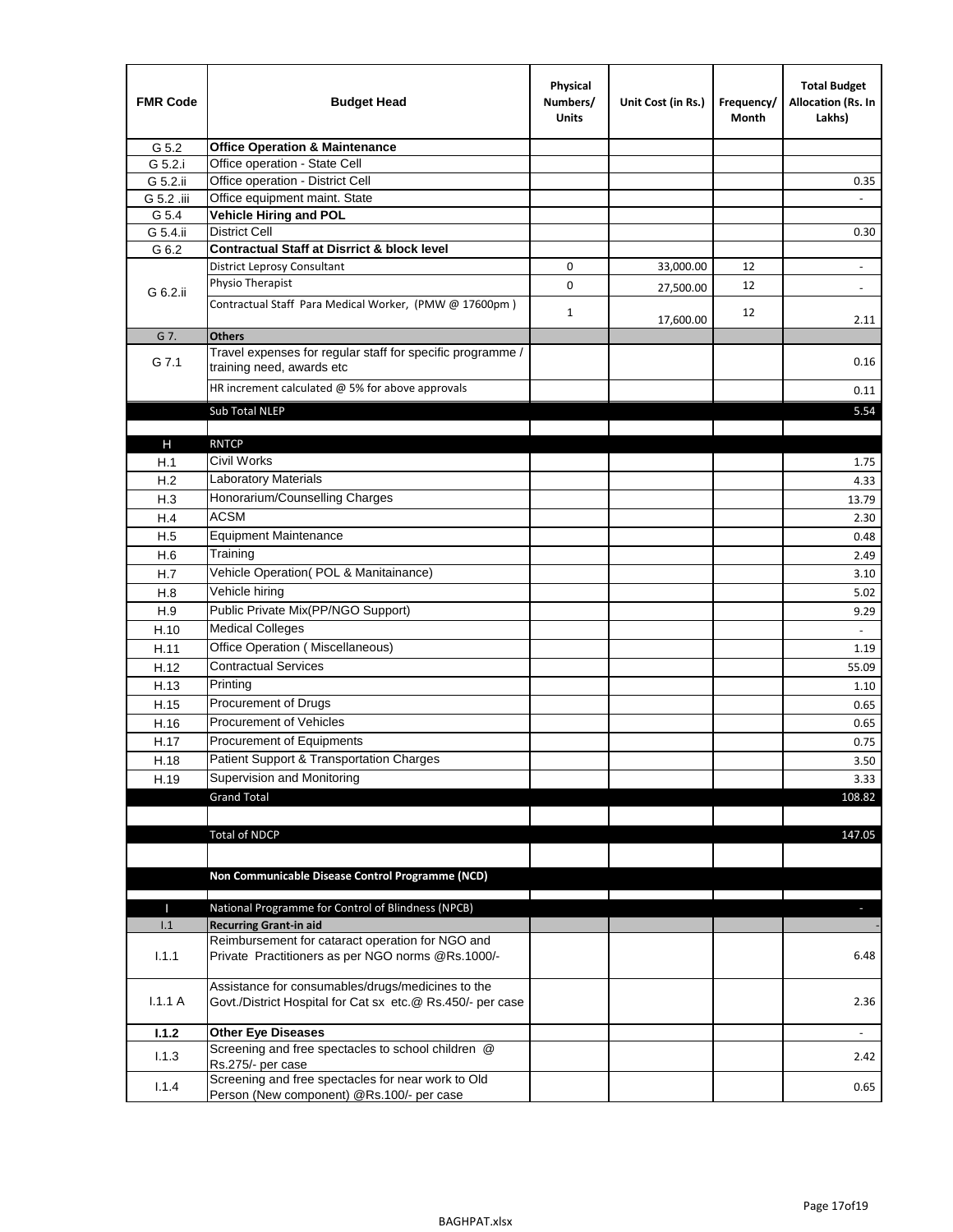| <b>FMR Code</b> | <b>Budget Head</b>                                                                                                                                      | Physical<br>Numbers/<br><b>Units</b> | Unit Cost (in Rs.) | Frequency/<br>Month | <b>Total Budget</b><br>Allocation (Rs. In<br>Lakhs) |
|-----------------|---------------------------------------------------------------------------------------------------------------------------------------------------------|--------------------------------------|--------------------|---------------------|-----------------------------------------------------|
| 1.1.5           | Recurring GIA to Eye Bank @ Rs.2000/- per pair(Eye<br>Bank will reimburse to Eye Donation Centre for eye<br>collected by them @ Rs.1000/- per pair)     |                                      |                    |                     |                                                     |
| 1.2             | Non Recurring Grant -in-Aid                                                                                                                             |                                      |                    |                     |                                                     |
| 1.2.2.          | Grant-in-aid for Sub Divisional Hospitals @ Rs.20 lakh                                                                                                  |                                      |                    |                     |                                                     |
| 1.2.3           | For Vision Centre (PHC) (Govt. + NGO) @ Rs.1 lakh                                                                                                       |                                      |                    |                     |                                                     |
| 1.2.4           | For Eye Bank Rs.25 lakh                                                                                                                                 |                                      |                    |                     | ÷.                                                  |
| 1.3             | <b>Contractual Man Power</b>                                                                                                                            |                                      |                    |                     |                                                     |
| 1.3.1           | Ophthalmic Surgeon@ Rs.60,000/- p.m.*                                                                                                                   |                                      |                    |                     | $\overline{\phantom{a}}$                            |
| 1.3.2           | Ophthalmic Assistant @ Rs.12,000/- p.m.*                                                                                                                |                                      |                    |                     |                                                     |
| 1.3.3           | Eye Donation Counsellors @ Rs.15000/- p.m.*                                                                                                             |                                      |                    |                     | $\overline{\phantom{a}}$                            |
| 1.3.4           | Data Entry Operator @Rs.8,000/- p.m. for district level                                                                                                 |                                      |                    |                     | 0.25                                                |
| 1.4             | Other activities (if any, pls. specify)                                                                                                                 |                                      |                    |                     |                                                     |
|                 | Other district level activities                                                                                                                         |                                      |                    |                     | 0.20                                                |
|                 | Sub Total of National Programme for Control of Blindness<br>(NPCB)                                                                                      |                                      |                    |                     | 12.36                                               |
|                 |                                                                                                                                                         |                                      |                    |                     |                                                     |
| J               | Natoinal Mental Health Programme (NMHP)<br>Honorarium of Existing Human Resource                                                                        |                                      |                    |                     |                                                     |
|                 |                                                                                                                                                         |                                      |                    |                     |                                                     |
|                 | National Programme for the Healthcare of the Elderly (NPHCE)                                                                                            |                                      |                    |                     |                                                     |
| K               |                                                                                                                                                         |                                      |                    |                     |                                                     |
| K.1             | <b>Recurring Grant-in-Aid</b>                                                                                                                           |                                      |                    |                     |                                                     |
| K.1.1           | <b>District Hospital</b>                                                                                                                                |                                      |                    |                     |                                                     |
| K.1.1.1         | Machinery & Equipment @ Rs.1.50 lakh per unit                                                                                                           |                                      |                    |                     |                                                     |
| K.1.1.2         | Drugs & Consumable @ Rs. 5 Lacs to existing district &<br>Rs. 3 Lacs to New Districts                                                                   |                                      |                    |                     |                                                     |
| K.1.1.3         | Training of doctors and staff from CHCs and PHCs @<br>Rs.0.40 lakh per unit                                                                             |                                      |                    |                     |                                                     |
| K.1.1.4         | Public Awareness & IEC @ Rs.1 lakh per unit                                                                                                             |                                      |                    |                     |                                                     |
| K.1.1.6         | Consultant Medicine (2) @ Rs. 80000 P.M. for 12 months<br>against filled post & 3 month against Vacant Post                                             |                                      |                    |                     |                                                     |
| K.1.1.7         | Nurse (6) @ Rs. 20,000 P.M. for 12 months against filled<br>post & 3 month against Vacant Post                                                          |                                      |                    |                     |                                                     |
| K.1.1.8         | Physiotherapist 1 @ Rs.20,000 p.m.                                                                                                                      |                                      |                    |                     |                                                     |
| K.1.1.9         | Hospital Attendants 2@ Rs.7500 p.m.                                                                                                                     |                                      |                    |                     |                                                     |
| K.1.1.10        | Sanitary Attendants 2 @ Rs.7500 p.m.                                                                                                                    |                                      |                    |                     | $\overline{\phantom{a}}$                            |
| K.1.2           | <b>CHC</b>                                                                                                                                              |                                      |                    |                     |                                                     |
| K.1.2.1         | Training @ Rs. 30,000 (Refer list for No. of CHC)                                                                                                       |                                      |                    |                     |                                                     |
| K.1.2.3         | Rehabilitation Worker 1 @ Rs.18,000 p. m.                                                                                                               |                                      |                    |                     |                                                     |
| K.1.3           | <b>PHC</b>                                                                                                                                              |                                      |                    |                     |                                                     |
| K.1.3.1.        | Training & IEC @ Rs.0.30 lakh per PHC                                                                                                                   |                                      |                    |                     |                                                     |
| K.1.4           | <b>Sub-Centre</b>                                                                                                                                       |                                      |                    |                     |                                                     |
|                 | Aids and Appliances @ Rs.0.30 lakh per Sub-Centre                                                                                                       |                                      |                    |                     |                                                     |
| K.1.4.1         |                                                                                                                                                         |                                      |                    |                     |                                                     |
| K.2             | <b>Non-Recurring Grant-in-Aid</b>                                                                                                                       |                                      |                    |                     |                                                     |
| K.2.1           | <b>District Hospital</b>                                                                                                                                |                                      |                    |                     |                                                     |
| K.2.1.1         | Construction/renovation/extension of the existing building<br>and Furniture of Geriatrics Unit with 10 beds and OPD<br>facilities @ Rs.80 lakh per unit |                                      |                    |                     |                                                     |
| K.2.1.2         | Machinery & Equipment @ Rs.7.00 lakh per unit                                                                                                           |                                      |                    |                     |                                                     |
|                 | HR Increment @ 5% (Refer HR increment calculation                                                                                                       |                                      |                    |                     |                                                     |
|                 | sheet)                                                                                                                                                  |                                      |                    |                     |                                                     |
|                 |                                                                                                                                                         |                                      |                    |                     |                                                     |